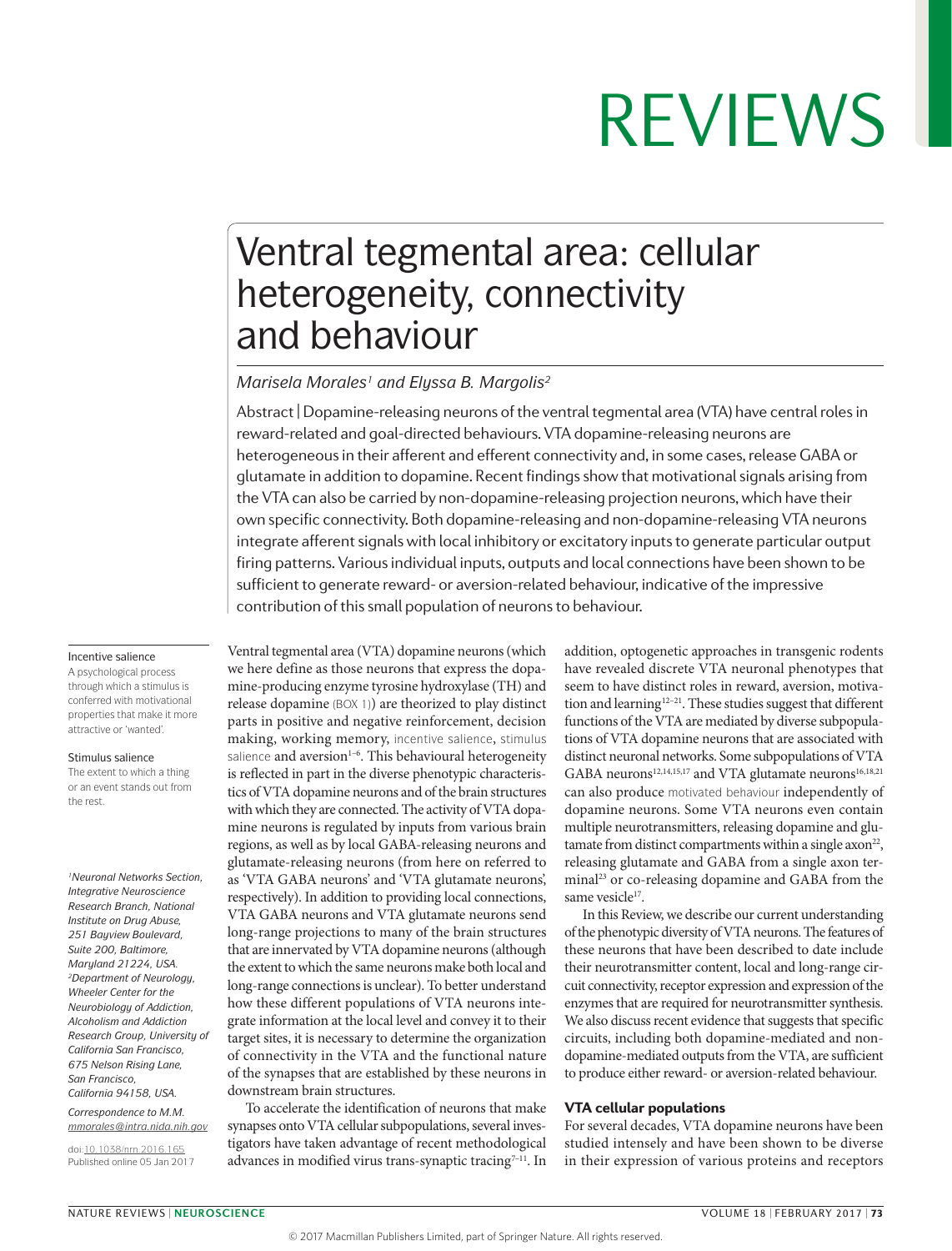#### Box 1 | **What is a 'dopamine neuron'?**

Broadly speaking, a 'dopamine neuron' synthesizes and releases dopamine, utilizing it as a neurotransmitter. Although it is evident that many ventral tegmental area (VTA) neurons are dopamine neurons according to this definition, it has recently become clear that, at the experimental level, it is more difficult to unequivocally say that an individual VTA neuron uses dopamine as a neurotransmitter than previously thought. For example, it was recently discovered that there are neurons in mice that produce mRNA for the enzyme tyrosine hydroxylase (TH) but do not synthesize the enzyme, which is required for dopamine synthesis<sup>27</sup>. Therefore, using experimental detection of mRNA for TH in mice to identify or manipulate dopamine neurons generates false positives (for an in‑depth discussion of this issue, see REF. 26). Another recent discovery is that there are small subsets of TH‑expressing VTA neurons in both rats and mice in which the mRNA for vesicular monoamine transporter 2 (VMAT2) is not detectable<sup>12,53</sup>. This raises two questions: can these neurons package dopamine into vesicles and, if so, how? Finally, other CNS neurons traffic proteins to specific subsets of axon collaterals<sup>108-110</sup>, raising the possibility that individual VTA neurons may release dopamine at some terminals but not others. Thus, although a cell may synthesize dopamine, it cannot be said that this cell fits the theoretical definition of a dopamine neuron if it does not release dopamine as a neurotransmitter.

> (TABLE 1). Recent findings show that subsets of dopamine neurons that share similar properties tend to be concentrated within particular subregions of the VTA24–26. Although there has not been uniform agreement on the compartmentalization and nomenclature of the VTA, here, we define the VTA as the 5 subregions that contain the so-called A10 group of dopamine neurons (BOX 2).

> *Dopamine neurons.* To produce dopamine, *L*-tyrosine is converted to L-DOPA (3,4-dihydroxyphenylalanine) by TH, and L-DOPA is converted into dopamine by the enzyme aromatic-l-amino-acid decarboxylase. After its cytoplasmic synthesis or cellular reuptake by dopamine transporter (DAT), dopamine is accumulated into vesicles by vesicular monoamine transporter 2 (VMAT2), where it remains until it is released. All the various cellular compartments of VTA dopamine neurons express high levels of TH, and therefore antibody-mediated detection of TH is often used to identify cell bodies and processes of dopamine neurons. Interestingly, there are subsets of TH-expressing neurons in the VTA that lack detectable levels of transcripts encoding VMAT2 or DAT. For example, although most rat TH-expressing neurons that are located in the lateral aspects of the parabrachial pigmented nucleus (PBP) and paranigral nucleus (PN) express VMAT2, DAT and the dopamine receptor D2 (DRD2), some TH-expressing neurons in the medial VTA lack expression of these proteins<sup>24</sup> (FIG. 1a). Similarly, the mouse VTA contains subpopulations of TH-expressing neurons lacking VMAT2, DAT or DRD2 expression<sup>12,25</sup>, and some neurons in mouse VTA midline nuclei even express TH mRNA but lack detectable levels of TH protein<sup>27</sup>. This molecular heterogeneity needs to be taken into consideration during experiment design and data interpretation of studies involving pharmacological and genetic manipulations of the dopamine system<sup>13,27-29</sup> (BOX 1).

Motivated behaviour An action that is driven by internal states such as desire or hunger.

VTA dopamine neurons are also heterogeneous in their electrophysiological properties (TABLE 1). One subpopulation of dopamine neurons (which is located mainly within the most lateral edge of the VTA, adjacent to the substantia nigra pars compacta (SNC)) possesses some of the properties that are classically associated with dopamine neurons, such as the presence of a large hyperpolarization-activated cation current  $(I_h)$ , long action potential durations and a capacity for inhibition by DRD2 agonists. By contrast, other immunocytologically confirmed TH-expressing neurons in both rats and mice are heterogeneous in their electrophysiological and pharmacological properties<sup>25,30-32</sup>. Despite the heterogeneity among VTA dopamine neurons, a common feature seems to be the presence of GABA type B  $(GABA_n)$  receptor-mediated responses<sup>32,33</sup>.

*GABA neurons.* GABA is synthesized from glutamate by glutamate decarboxylase 1 (GAD1; also known as GAD67) or GAD2 (also known as GAD65) and packed into vesicles by vesicular GABA transporter (VGAT, also known as VIAAT; which is encoded by *SLC32A1*). The detection of GADs or VGAT is commonly used for the identification of VTA GABA neurons. Like TH-expressing neurons, GAD-expressing neurons are distributed throughout the rat VTA<sup>32,34</sup>. VTA GABA neurons have also been detected in transgenic mice in which reporter fluorescent proteins are expressed under the regulation of the *Gad2* promoter<sup>14</sup> or *Slc32a1* promoter<sup>15</sup>. Rat VTA GABA neurons are heterogeneous in their composition (TABLE 1): for instance, only some contain corticotropin-releasing factor-binding protein<sup>35</sup> or cholecystokinin<sup>34</sup>, subsets respond specifically to DRD2 or μ-opioid receptor activation and most (but not all) express an *I*<sup>h</sup> (REF. 32). Less physiological heterogeneity has been reported among VTA GABA neurons that were identified in GAD–green fluorescent protein (GFP) transgenic mice<sup>36</sup>, however, it is unclear whether all subpopulations of VTA GABA neurons express detectable levels of GFP in these mice.

*Glutamate neurons.* In the CNS, glutamate is produced from glutamine by the enzyme glutaminase, which is present in all types of neurons and glia. Early evidence suggesting that VTA neurons mediate rapid excitatory signalling was provided by *in vivo* studies showing that excitatory responses in the medial prefrontal cortex (mPFC) are evoked by electrical stimulation of the VTA in rats<sup>37,38</sup>. The presence of VTA glutamate neurons was established about 10 years ago through the demonstration that some rat VTA neurons express mRNA encoding vesicular glutamate transporter 2 (VGLUT2; which is encoded by *Slc17a6*)<sup>39-41</sup>. These neurons are particularly prevalent within the midline nuclei<sup>27,40,41</sup>. In fact, VGLUT2-expressing neurons outnumber TH-expressing neurons in the rostral and medial portions of the VTA27,40,41 (FIG. 1b).

Reporter mice selectively expressing fluorescent proteins (such as mCherry or GFP) under the regulation of the *Slc17a6* promoter have greatly aided the study of these neurons. Experiments utilizing selective expression of the light-sensitive excitatory channel channelrhodopsin 2 (ChR2) tethered to a fluorescent reporter in VTA VGLUT2-expressing neurons showed that the axon terminals of these neurons contain VGLUT2 (REFS 16,22,23),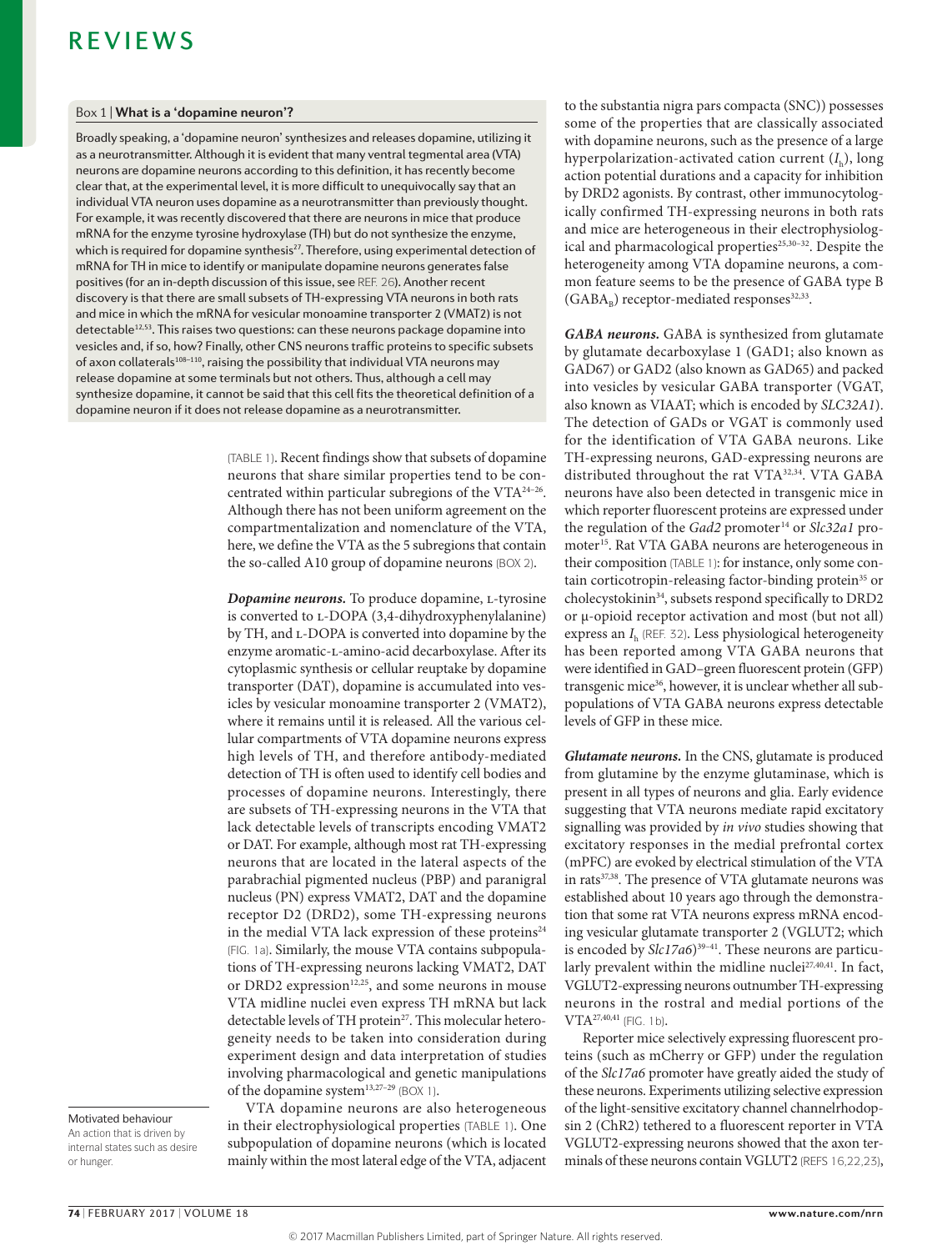| Table 1   Molecular and physiological diversity of ventral tegmental area neurons |                                                                                                                                                                                                                                                                                            |                                                                                                                                                        |                                                        |
|-----------------------------------------------------------------------------------|--------------------------------------------------------------------------------------------------------------------------------------------------------------------------------------------------------------------------------------------------------------------------------------------|--------------------------------------------------------------------------------------------------------------------------------------------------------|--------------------------------------------------------|
| <b>Characteristic</b>                                                             | <b>Dopamine neurons</b>                                                                                                                                                                                                                                                                    | <b>GABA</b> neurons                                                                                                                                    | <b>Glutamate neurons</b>                               |
| Peptide, protein or receptor expression                                           |                                                                                                                                                                                                                                                                                            |                                                                                                                                                        |                                                        |
| Cholecystokinin                                                                   | In a subset (rat) <sup>123,124</sup>                                                                                                                                                                                                                                                       | In a subset (rat) $34$                                                                                                                                 | Unknown                                                |
| Neurotensin                                                                       | In a subset (rat) <sup>123-125</sup>                                                                                                                                                                                                                                                       | Unknown                                                                                                                                                | Unknown                                                |
| <b>CRF</b>                                                                        | In the posterior VTA (mouse) <sup>126</sup>                                                                                                                                                                                                                                                | Unknown                                                                                                                                                | Unknown                                                |
| CRF-binding protein                                                               | $\sim$ 25% in the lateral VTA (rat) <sup>35</sup>                                                                                                                                                                                                                                          | $\sim$ 28% in the lateral VTA (rat) <sup>35</sup>                                                                                                      | Unknown                                                |
| <b>BDNF</b>                                                                       | In a subset (rat) $127$                                                                                                                                                                                                                                                                    | Unknown                                                                                                                                                | Unknown                                                |
| Neurotrophin 3                                                                    | In a subset (rat) $127$                                                                                                                                                                                                                                                                    | Unknown                                                                                                                                                | Unknown                                                |
| Calretinin                                                                        | Moderate expression in the lateral VTA, high<br>expression in the medial VTA (rat and mouse) <sup>128-130</sup>                                                                                                                                                                            | Low expression (rat) <sup>34</sup>                                                                                                                     | Possible expression (rat) <sup>128</sup>               |
| Calbindin                                                                         | Moderate expression in the lateral VTA, high<br>expression in the medial VTA (rat and mouse) <sup>128-130</sup>                                                                                                                                                                            | Low expression (rat) <sup>34</sup>                                                                                                                     | Possible expression (rat) <sup>128</sup>               |
| Parvalbumin                                                                       | Unknown                                                                                                                                                                                                                                                                                    | In a subset in the anterior VTA <sup>34</sup>                                                                                                          | Unknown                                                |
| <b>GIRKs</b>                                                                      | GIRK2 and GIRK3 (mouse) <sup>131</sup>                                                                                                                                                                                                                                                     | GIRK1, GIRK2 and GIRK3 (mouse) <sup>131</sup>                                                                                                          | Subunit expression unknown                             |
| G protein-coupled<br>receptors                                                    | • Melanocortin 3 receptor <sup>132</sup> , insulin receptor <sup>133</sup> ,<br>neurotensin receptor <sup>134</sup> , orexin receptors <sup>135</sup> , NPY<br>receptors and neurokinin receptors (rat) <sup>136</sup><br>• GLP1 (mouse) <sup>137</sup> and leptin receptor <sup>133</sup> | Orexin receptors <sup>135</sup> , NPY receptors<br>and neurokinin receptors (rat) <sup>136</sup>                                                       | Unknown                                                |
| Trk receptors                                                                     | TrkB and TrkC (rat) <sup>138</sup>                                                                                                                                                                                                                                                         | Unknown                                                                                                                                                | Unknown                                                |
| Responses to receptor activation                                                  |                                                                                                                                                                                                                                                                                            |                                                                                                                                                        |                                                        |
| $GABA_RRS$                                                                        | Respond to $GABA_RR$ agonists (rat and mouse) <sup>32,33</sup>                                                                                                                                                                                                                             | Small to no response (rat and<br>mouse) <sup>32,33</sup>                                                                                               | Unknown                                                |
| Dopamine receptors<br>D <sub>2</sub>                                              | Most inhibited <sup>31,36</sup> , except those projecting to the<br>amygdala (rat) <sup>139</sup> or the mPFC (mouse) <sup>25</sup>                                                                                                                                                        | • Some inhibited (rat) $32$<br>• Most insensitive (mouse) <sup>36</sup>                                                                                | Subset are hyperpolarized<br>$(mouse)^{42}$            |
| µ-opioid receptors                                                                | • 20% directly excited (rat) <sup>140</sup><br>• 20-40% inhibited (rat and mouse) <sup>140,141</sup>                                                                                                                                                                                       | $\bullet$ ~50% hyperpolarized (rat) <sup>32</sup><br>• 30% or 'most' inhibited (mouse) <sup>141,36</sup>                                               | Unknown                                                |
| <b>K-opioid receptors</b>                                                         | ~50% inhibited, depends on projection <sup>139,142-144</sup>                                                                                                                                                                                                                               | No responses (rat) $143$                                                                                                                               | No responses (rat) $143$                               |
| Physiological properties                                                          |                                                                                                                                                                                                                                                                                            |                                                                                                                                                        |                                                        |
| $I_{h}$                                                                           | • All express $I_{1}$ , with a wide magnitude range (rat) <sup>31,144</sup><br>• Most express $Ih$ (mouse) <sup>25</sup>                                                                                                                                                                   | • Most express $I_h$ (rat) <sup>32</sup><br>• Small to no $Ih$ (mouse) <sup>36</sup>                                                                   | Small to no $I_h$ (mouse) <sup>42</sup>                |
| Input resistance                                                                  | Low <sup>31</sup>                                                                                                                                                                                                                                                                          | Mostly low <sup>32</sup>                                                                                                                               | Unknown                                                |
| Action potential<br>duration                                                      | • Wide range (rat) $31$<br>· Long or heterogeneous (mouse) <sup>25,30,36</sup><br>• Vary with projection target (rat and mouse) <sup>25,139,144</sup>                                                                                                                                      | • Wide range (rat) $32$<br>• Mostly shorter than dopamine<br>neurons (mouse) $36$                                                                      | Relatively short (mouse) <sup>42</sup>                 |
| Firing rates                                                                      | • Fast stimulated firing rates in certain projections<br>$(mouse)^{25}$<br>• Mostly low spontaneous firing rates ex vivo (rat and<br>mouse $)^{31,36}$                                                                                                                                     | • A subset has high spontaneous<br>firing rate ex vivo (mouse) <sup>36</sup><br>• Mostly low spontaneous firing<br>rates $ex$ vivo (rat) <sup>32</sup> | Fast spontaneous firing rate<br>$ex$ vivo (mouse) $42$ |
|                                                                                   |                                                                                                                                                                                                                                                                                            |                                                                                                                                                        |                                                        |

BDNF, brain derived neurotrophic factor; CRF, corticotrophin-releasing factor; GABA<sub>G</sub>RS, GABA type B receptors; GIRKs, G protein-coupled inwardly-rectifying potassium channels; GLP1, glucagon-like peptide 1 receptor; /<sub>h,</sub> hyperpolarization-activated cation current; mPFC, medial prefrontal cortex; NPY, neuropeptide Y; Trk, tyrosine kinase; VTA, ventral tegmental area.

> establish asymmetric synapses<sup>16,22</sup> and release glutamate<sup>16,22,23,42</sup> (FIG. 2a). Thus, there is compelling evidence that VTA neurons expressing *Slc17a6* mRNA utilize glutamate as a neurotransmitter. The VTA of non-human primates and humans also contains glutamate neurons<sup>43</sup>, offering opportunities for translational studies to interrogate the possible roles that these glutamate neurons have in human behaviour and in midbrain signallingrelated disorders.

> *Combinatorial neurons.* Although the major populations of VTA neurons signal by releasing dopamine, GABA or glutamate, some VTA neurons exhibit combinatorial neurotransmitter characteristics. In addition to

the release of neurotransmitters and peptides from the same neuron (TABLE 1), there are reports of VTA neurons co-releasing dopamine and glutamate, dopamine and GABA, or glutamate and GABA. The underlying mechanisms that determine the release of each neurotransmitter and the functional significance of these neurons are currently an intense area of study.

Combinatorial dopamine–glutamate neurons were initially observed in *in vitro* electrophysiological studies that demonstrated glutamate signalling in rat midbrain dopamine neuron cultures<sup>44,45</sup> (reviewed in REF. 46). Later anatomical analysis revealed cellular expression of *Slc17a6* mRNA in some TH-expressing neurons of the rat VTA27,39–41 but not in those of the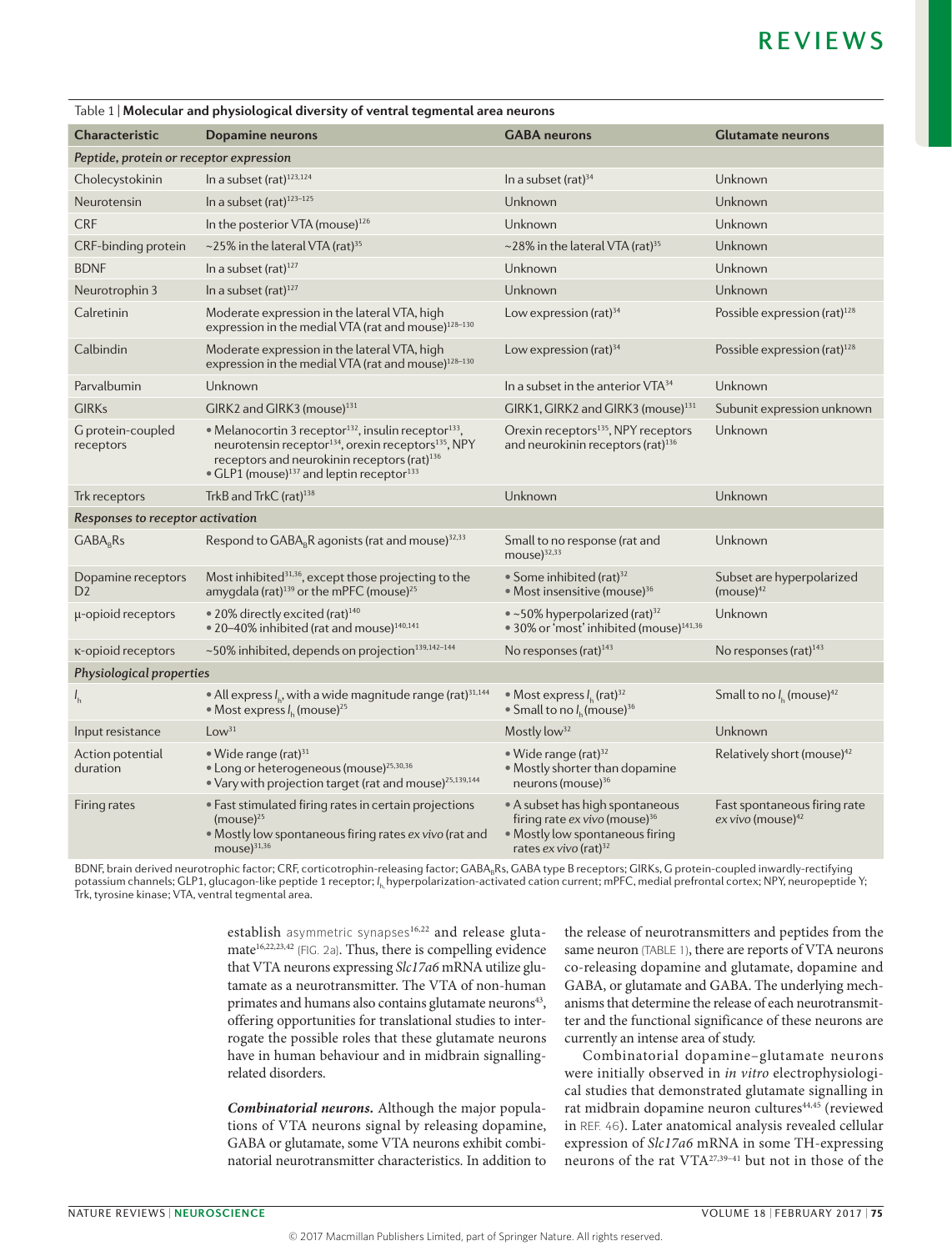#### Box 2 | **The ventral tegmental area and the A10 neurons**

In the early 1960s, the presence of three major groups of midbrain dopamine-releasing neurons (then termed the A8, A9 and A10 neurons) was revealed by the application of the Falck–Hillarp formaldehyde fluorescence technique (for a recent

review of this work, see REF. 111). The A10 group (highlighted in red in the upper panel of the figure) is distributed within several subregions, including the parabrachial pigmented nucleus (PBP), paranigral nucleus (PN), caudal linear nucleus (CLi), interfascicular nucleus (IF) and rostral linear nucleus of the raphe (RLi; not shown). Although there is general agreement that the PBP and the PN are subdivisions of the ventral tegmental area (VTA), there has been a lack of consensus on whether the RLi, CLi and IF should also be included as part of the VTA. Increasingly, anatomical, biochemical and electrophysiological studies show that there is heterogeneity among dopamine-releasing and non-dopaminereleasing neurons even within each of these subregions. Although some properties are organized in a medial–lateral or anterior– posterior gradient, others are highly intermixed (reviewed in REF. 112). Thus, to better compare findings and extract information across different studies it is important to report where in the VTA the experiments have been performed. Here, we propose delineating the 'medial' and 'lateral' VTA as shown in the lower panel of the figure, which also roughly corresponds to the distributions of some cellular phenotypes (FIG. 1). In some cases it is also useful to define the 'VTA midline nuclei' as being composed of the RLi, CLi, and IF. mt, medial terminal nucleus of the accessory optic tract; SNC, substantia nigra pars compacta.

SNC or retrorubral field<sup>47</sup>. Combinatorial TH- and VGLUT2-expressing neurons are preferentially concentrated in the midline nuclei of the VTA (FIG. 1b) and constitute a small fraction of the total population of neurons expressing either TH or VGLUT2 (REF. 41). The VTA, but not the SNC, of both non-human primates and humans also contains TH-expressing neurons that co-express *Slc17a6* mRNA<sup>43</sup>. In rodents, TH- and VGLUT2-expressing neurons have the capability to synthesize dopamine, as they all express the enzyme aromatic-l-amino-acid decarboxylase; however, some of these neurons lack expression of VMAT2 or DAT, which are required for vesicular packaging and reuptake24. For those neurons that do have these proteins, studies utilizing *ex vivo* electrophysiology and voltammetry show that these neurons release glutamate<sup>48,49</sup> and dopamine<sup>22</sup> (FIG. 2b).

Two different mechanisms have been proposed for the release of dopamine and glutamate by the VGLUT2- and TH-expressing axons: the accumulation and co-release of dopamine and glutamate from the same pool of vesicles<sup>50</sup> or the accumulation and release of each transmitter from distinct pools of vesicles within a given axon<sup>22</sup>. The hypothesis that dopamine and glutamate coexist within the same pool of vesicles is based on *in vitro* studies in which VGLUT2 and VMAT2 proteins were co-immunoprecipitated from rat membrane-enriched striatal preparations<sup>50</sup>. However, vesicular coexistence of VGLUT2 and VMAT2 was not confirmed by either co-immunoprecipitation or co-immunolabelling in a study in which purified vesicles from the nucleus accumbens (nAcc) were used<sup>22</sup>. Moreover, although confocal and electron microscopy studies in intact brain tissues indicate that a small subset of axon terminals show coexistence of VGLUT2 and TH in the nAcc of 15-day-old mice<sup>51</sup>, TH



and VGLUT2 colocalization has not been observed in axon terminals in the nAcc of either adult rats<sup>52</sup> or mice of any age<sup>51</sup>. Coexistence of VGLUT2 and TH within axon terminals was also not detected in nAcc afferents in an experiment that used *in vivo* tagging of VTA THand VGLUT2-expressing neurons in transgenic mice $22$ (FIG. 2b). Studies in rats have also shown that VTA axons in the nAcc contain independent pools of vesicles for the accumulation of either dopamine or glutamate<sup>22</sup>. These findings suggest that VTA TH- and VGLUT2-expressing neurons generally segregate dopamine vesicles and glutamate vesicles to different axonal microdomains within a given axon. This study also indicated that glutamate vesicles reside in axon terminals, where they establish the asymmetric synapses that are commonly associated with excitatory transmission. These synapses lie adjacent to dopamine axonal segments (containing TH and VMAT2) that may participate in synaptic or nonsynaptic (volume) dopamine neurotransmission $22$ . Thus, a single glutamate–dopamine axon within the nAcc may provide both fast excitatory signalling via glutamate and slower modulatory signalling via dopamine.

Although the vast majority of VTA TH-expressing neurons do not express either GAD isoform in rats and mice, a small number (which we term TH–GAD neurons) do. Some of these TH–GAD neurons target the lateral habenula (LHb)12, rarely express VMAT2 and do not exhibit axonal release of dopamine within the LHb<sup>12,23,53</sup>. However, mouse studies have shown that TH–GAD neurons release GABA onto LHb glutamatergic neurons<sup>12</sup> through a mechanism that is likely to involve vesicular accumulation of GABA by VGAT. By contrast, in mice, it has been shown that, within the dorsal striatum and nAcc, GABA can be released onto medium spiny neurons (MSNs) from the dopamine-containing axons of midbrain TH-expressing

#### Asymmetric synapses

Synaptic contacts that are observed via electron microscopy in which the postsynaptic thickening is wider than the presynaptic one. They are thought to comprise largely excitatory connections. The thickening indicates the high density of proteins that are involved in glutamatergic neurotransmission and plasticity.

#### Axonal microdomains

Compartments along the axon with dimensions on the order of microns that share similar properties (such as specific vesicles or biochemical markers). In this article, we use this term specifically to refer to microdomains within terminal regions.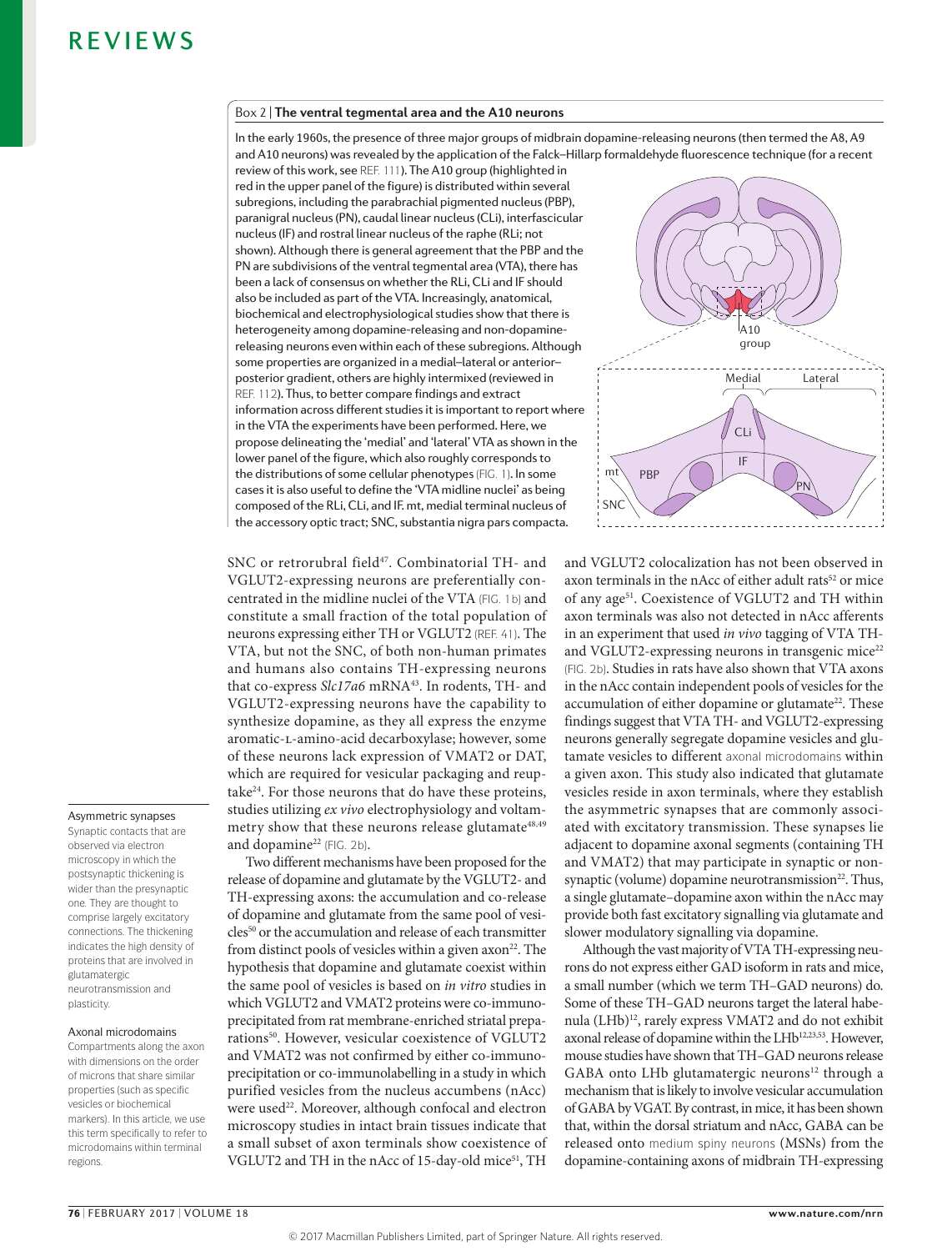

Figure 1 | **Distributions of dopamine- or glutamate-releasing neurons in the ventral tegmental area. a** | The schematics illustrate the co-distribution of neurons expressing (in the figure, indicated by '(+)') tyrosine hydroxylase (TH; a marker of dopamine production that was assessed by immunolabelling) and expressing or lacking (in the figure, indicated by '(–)') mRNA transcripts encoding vesicular monoamine transporter 2 (VMAT2), dopamine transporters (DAT) or the dopamine receptor D2 (DRD2) in the rat ventral tegmental area (VTA)<sup>24</sup>. TH-positive neurons co-expressing mRNA for VMAT2, DAT or DRD2 are more concentrated within the lateral aspect of the VTA. By contrast, TH-positive neurons lacking mRNA for VMAT2, DAT or DRD2 are more common within the medial aspect of the VTA. About half of TH-positive neurons in the paranigral nucleus (PN) and interfascicular nucleus (IF), as well as most TH-positive neurons in the rostral linear nucleus of the raphe (RLi; not shown), lack mRNA expression for at least one of VMAT2, DAT or DRD2. **b** | The schematics illustrate the differential distribution of VTA neurons



that express TH protein and/or mRNA for vesicular glutamate transporter 2 (VGLUT2) in the rat VTA<sup>41</sup>. TH-only neurons (those that were TH positive and lack mRNA for VGLUT2) are present in all subregions of the VTA. By contrast, VGLUT2-only neurons (those that contain mRNA for VGLUT2 and lack TH) are concentrated in the medial aspects of the VTA and are rarely found in the most lateral region of the parabrachial pigmented nucleus (PBP). Dual VGLUT2 –TH neurons (those that co-express mRNA for VGLUT2 and TH) are restricted to the medial aspects of the PBP and PN, and are also found within the RLi, caudal linear nucleus (CLi) and IF. Similarly detailed mapping of VTA GABA neurons is not currently available and is therefore not illustrated here. mt, medial terminal nucleus of the accessory optic tract; SNC, substantia nigra pars compacta. Part **a** is adapted with permission from REF. 24, Springer. Part **b** is republished with permission of Society for Neuroscience, from Mesocorticolimbic glutamatergic pathway, Yamaguchi, T., Wang, H. L., Li, X., Ng, T. H. & Morales, M., 31, 23, 2011; permission conveyed through Copyright Clearance Center, Inc.

#### Medium spiny neurons

(MSNs). Principal projection neurons of the nucleus accumbens and dorsal striatum. These neurons release GABA and comprise >95% of the neurons in these regions.

neurons that contain VMAT2 but lack GAD1 and GAD2 and VGAT17,54,55. In the absence of VGAT, VMAT2 packs cytoplasmic GABA into synaptic vesicles, resulting in the vesicular coexistence of GABA and dopamine<sup>17,54,55</sup>. This cytoplasmic GABA is taken into the axon from the extracellular environment by GABA transporter 1 or GABA transporter 4, which are proposed to be present in the membrane of dopamine axon terminals<sup>54</sup>.

In addition to the GABA reuptake mechanism, and independent of *de novo* synthesis, dopamine neurons can synthesize GABA through aldehyde dehydrogenase family 1 member A1 (ALDH1A1) activity<sup>55</sup>. Selective inactivation of this enzyme in mice reduces GABA release by dopamine neurons in the dorsal striatum, and GABA reuptake blockers abolish the remaining GABA release<sup>55</sup>. Thus, release of GABA by dopamine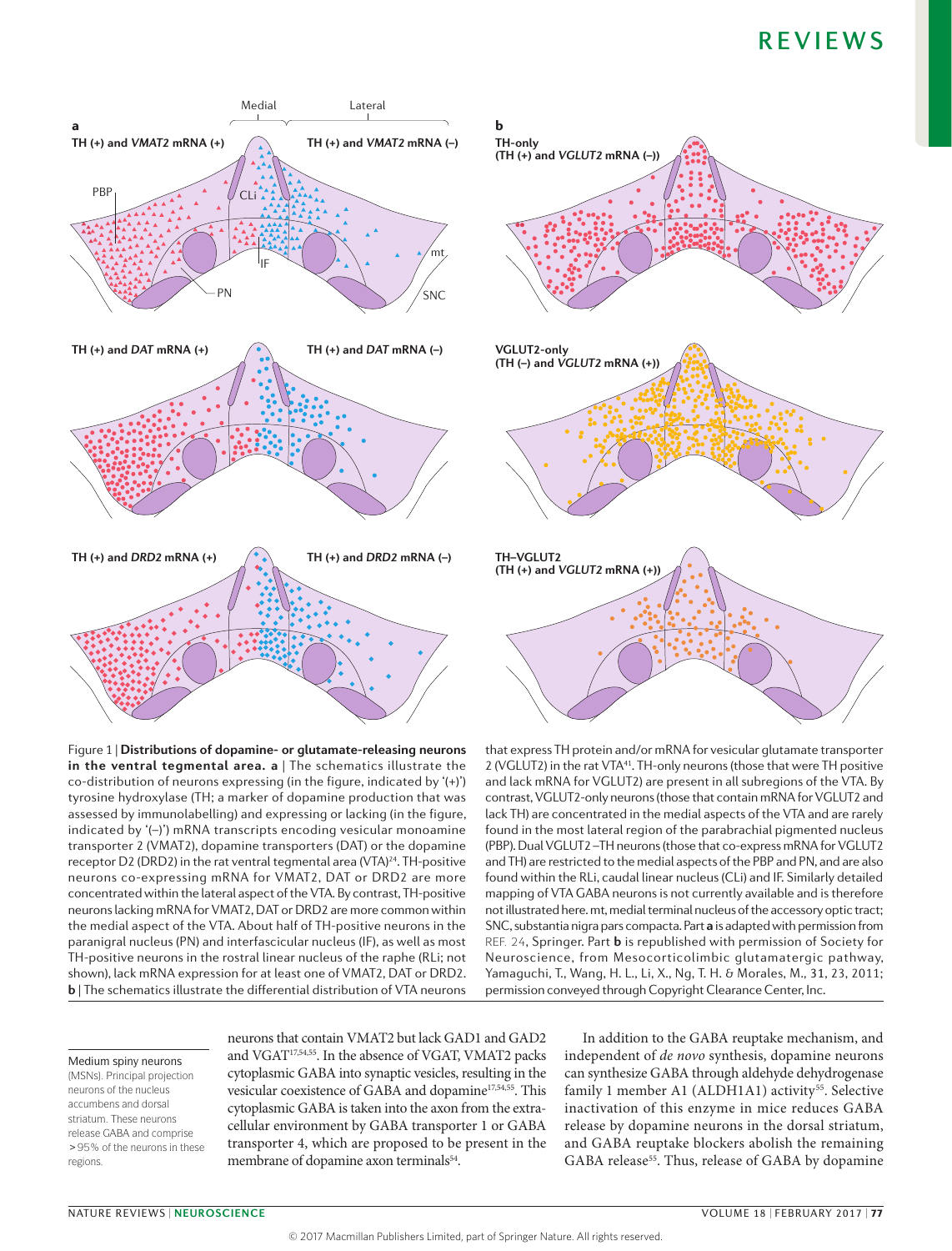

**Nature Reviews** | **Neuroscience** Figure 2 | **Ultrastructural organization of inputs from ventral tegmental area neurons. a** | Axon terminals from ventral tegmental area (VTA) glutamate neurons projecting to the nucleus accumbens (nAcc) contain vesicular glutamate transporter 2 (VGLUT2)<sup>22</sup>, release glutamate<sup>22,42</sup> and establish asymmetric synapses<sup>18</sup>. **b** | According to one model, axons from VTA 'dual dopamine-glutamate' neurons projecting to the nAcc release glutamate<sup>48,49</sup> and dopamine<sup>22</sup> from independent pools of vesicles that are filled with each neurotransmitter<sup>22</sup>. These vesicles are concentrated in different adjacent microdomains within a single axon and released from separate sites<sup>22</sup>. **c** | Individual axon terminals from VTA 'dual glutamate–GABA' neurons projecting to the lateral habenula (LHb) contain VGLUT2 and the vesicular GABA transporter (VGAT), co-release glutamate and GABA, and establish both asymmetric (putative excitatory) and symmetric (putative inhibitory) synapses<sup>23</sup>. Both glutamate receptors (GluR1s) and GABA type A receptors (GABA<sub>a</sub>Rs) are postsynaptic to an individual combinatorial glutamate–GABA axon terminal. A single mesohabenular dual glutamate– GABA terminal may establish asymmetric and symmetric synapses on the same postsynaptic target (left panel) or on different targets (right panel), which may belong to different cells<sup>23</sup>. TH, tyrosine hydroxylase; VMAT2, vesicular monoamine transporter 2.

neurons utilizes both the synthesis that is mediated by ALDH1A1 and the transporter uptake from the extracellular space<sup>55,56</sup>. A recent study has identified an important role of normal proteasomal degradation within dopamine neurons in the maintenance of GABA release from mesoaccumbens dopamine axons<sup>17</sup>. Selective deletion of ubiquitin-protein ligase E3A (UBE3A) from dopamine neurons in mice impairs GABA release from nAcc dopamine axons without affecting dopamine release<sup>17</sup>. The UBE3A substrate that is involved in the synthesis, reuptake or signalling of GABA by mesoaccumbens dopamine neurons remains to be determined. An additional open question is whether these axons also release glutamate.

Proteasomal degradation

Enzymatic breakdown of proteins by protein complexes (proteasomes) in which the small protein ubiquitin is conjugated to proteins that are destined for degradation.

Of the non-TH-expressing neurons present in the VTA in both rats and mice, one particular subpopulation of neurons co-express VGLUT2, GAD1 and GAD2, and VGAT, and some of these neurons innervate the LHb. Single axon terminals from these neurons contain both VGLUT2 and VGAT and establish adjacent asymmetric and symmetric synapses onto LHb neurons23. Moreover, neurons that are postsynaptic to a single VGLUT2- and GABA-containing axon terminal express both GABA, receptors and GluR1-containing AMPA receptors. When ChR2 is selectively expressed in mouse VTA glutamate neurons or GABA neurons, activation of mesohabenular terminals evokes both glutamate receptor- and  $GABA_A$  receptor-mediated monosynaptic currents in LHb neurons in *ex vivo* slice preparations (FIG. 2c). Recordings *in vivo* in both rats and mice show that activation of the mesohabenular glutamate- and GABA-containing terminals evokes either fast inhibition that may be followed by excitation or fast excitation that may be followed by inhibition: therefore, the combination of glutamate- and GABA-mediated synaptic transmission may achieve pronounced temporal specificity<sup>23</sup>. Finally, a small subpopulation of VTA TH-expressing neurons in both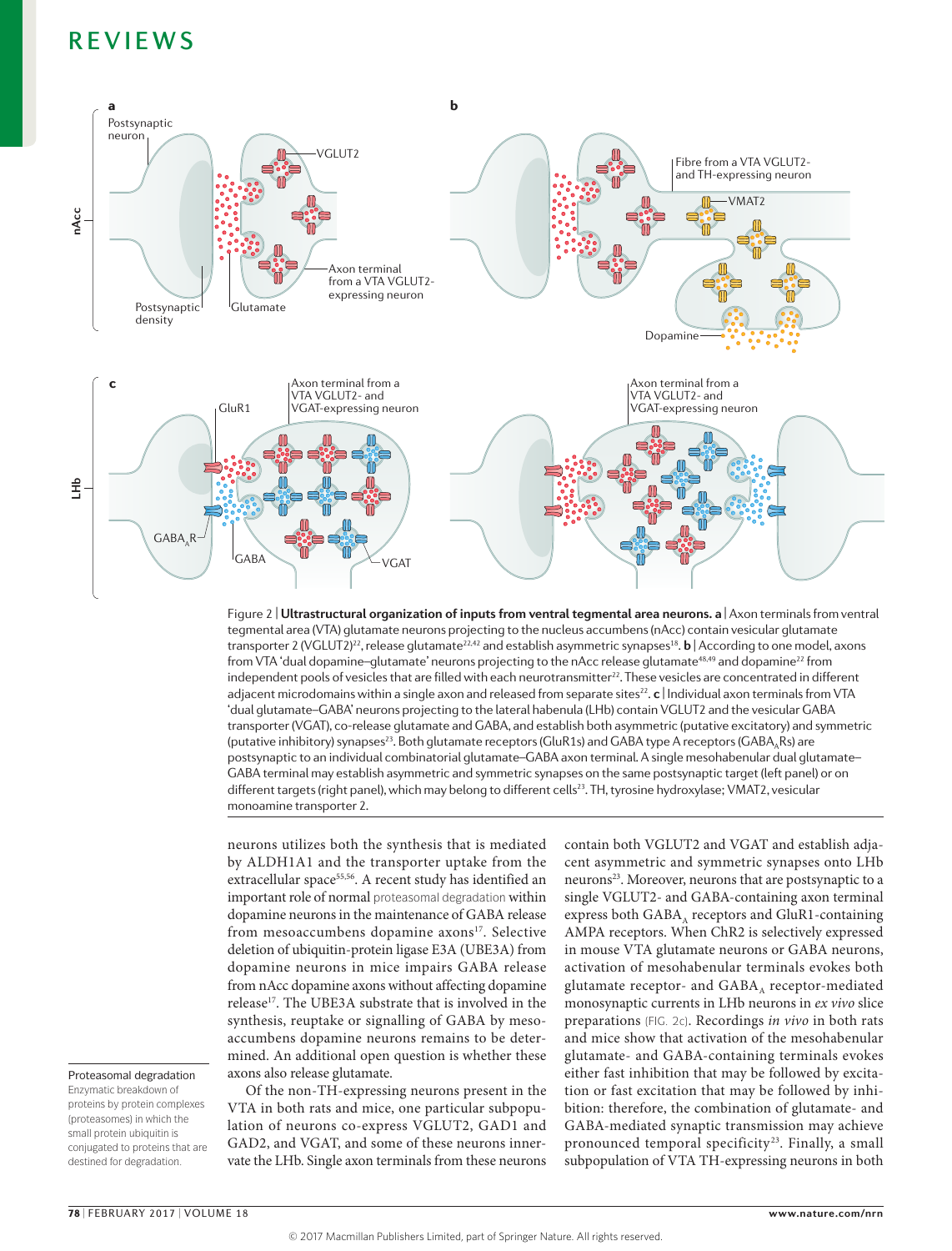

The schematics summarize the synaptic connections that have been detected either Figure 3 | **Confirmed inputs onto and outputs from ventral tegmental area neurons.** anatomically (using electron microscopy) or functionally (using optogenetics in conjunction with *ex vivo* electrophysiology). At the time of publication, such data are not available for inputs onto ventral tegmental area (VTA) glutamate neurons. **a** | VTA dopamine neurons receive glutamatergic inputs from the medial prefrontal cortex (mPFC)63, pedunculopontine tegmentum (PPTg)113, laterodorsal tegmentum nucleus (LDTg)<sup>114</sup>, lateral habenula (LHb)<sup>115</sup>, periaqueductal grey (PAG)<sup>116</sup>, bed nucleus of the stria terminalis (BNST)<sup>117</sup> and dorsal raphe nucleus (DRN)<sup>97</sup>. VTA dopamine neurons receive GABAergic inputs from the rostromedial mesopontine tegmental nucleus (RMTg; also known as the tail of the VTA) $^{118,119}$ , PAG $^{116}$ , DRN $^8$ , lateral hypothalamus (LHT) $^{120}$  and ventral pallidum (VP)<sup>121</sup>. There are also local glutamate and GABA synapses onto VTA dopamine neurons arising from neurons within the VTA14–16,65,66. **b** | VTA GABA neurons receive glutamatergic inputs from the LHb<sup>115</sup> and mPFC<sup>63</sup> and GABAergic inputs from the nucleus accumbens (nAcc) medium spiny neurons (MSNs) expressing the dopamine receptor D1 (REF. 62). VTA GABA neurons receive both glutamatergic and GABAergic innervation from the  $PAG^{116}$ , DRN<sup>8</sup>, LHT<sup>120</sup> and BNST<sup>122</sup>. Most BNST projections establishing synapses in the VTA are from GABA neurons that preferentially synapse on the VTA GABA neurons122. **c** | VTA 'GABA-only' neurons target cholinergic interneurons of the nAcc<sup>75</sup> and glutamatergic neurons of the LHb<sup>23</sup>. **d** | VTA 'glutamate-only' neurons target glutamate neurons of the LHb<sup>23</sup> and nAcc PV-expressing neurons<sup>18</sup>, whereas VTA combinatorial glutamate-GABA neurons target glutamate neurons of the LHb<sup>23</sup>. **e** | VTA 'dopamine-only' neurons establish symmetric synapses on MSNs in the nAcc<sup>22</sup>. The combinatorial dopamine–glutamate neurons target nAcc MSNs<sup>22</sup>, nAcc cholinergic interneurons<sup>76</sup>, and mPFC parvalbumin (PV)-expressing GABA-releasing interneurons<sup>19</sup>. The combinatorial dopamine–GABA neurons target nAcc MSNs<sup>17,55</sup>.

> rats<sup>23</sup> and mice<sup>12</sup> also express VGLUT2, GAD1 and GAD2 (REF. 41), but whether these neurons release all three transmitters is currently not known.

#### VTA connectivity

Analysis of VTA neuronal connectivity initially focused on mapping the brain structures that innervate the VTA. The later introduction of more-specific tract tracers and

antibodies enabled the analysis of specific afferents projecting to dopamine neurons at the synaptic level and of the distribution of VTA dopamine efferents<sup>57-59</sup>. More recently, viral vectors and transgenic mice have facilitated the mapping of afferents to and efferents from specific VTA neurons. Importantly, several studies have revealed that there is also a complex microcircuitry within the VTA that integrates interactions among local dopamine, GABA and glutamate neurons.

*Inputs onto VTA neurons.* Although VTA neurons potentially may receive excitatory<sup>60</sup> or inhibitory connections from diverse structures, few studies have characterized the source of glutamatergic or GABAergic inputs synapsing specifically onto VTA dopamine or GABA neurons (those studies that have are summarized in FIG. 3a,b), and there is currently no data on the sources of glutamatergic or GABAergic inputs synapsing specifically onto VTA glutamate neurons.

Recent methodological advances, including rabiesbased methods for monosynaptic neuronal network tracing, have facilitated the mapping of those brain structures that project to specific subtypes of VTA neurons<sup>7-10</sup>. These studies suggest that VTA dopamine, GABA and glutamate neurons receive inputs from various brain regions and that there are some quantitative, but not qualitative, differences in their input patterns<sup>7-10</sup>. The verification of synaptic connectivity using multiple experimental approaches is fundamental to advancing our understanding of neural connectivity, as there are apparent differences in the observations that have been reported using different methods. For instance, although anatomical findings (based on virus-based methods in mice) suggest that the nAcc provides an extensive input onto VTA dopamine neurons<sup>7-9</sup>, electrophysiological recordings suggest that the dominant nAcc input is onto VTA GABA neurons in both mice and rats<sup>61,62</sup>. The recently developed circuit-tracing approach cTRIO (celltype-specific tracing of the relationship between inputs and outputs) has been applied to analyse the input–output organization of VTA dopamine neurons and GABA neurons<sup>8</sup>. cTRIO is based on the application of viral-genetic tools to target neurons within a brain structure that receive inputs from a particular brain region and project to a specific target<sup>8</sup>. Application of the cTRIO method in mice has revealed a monosynaptic connection from the anterior cortex (including the mPFC) to VTA dopamine neurons that target the lateral nAcc<sup>8</sup>. By contrast, the application of molecular tracers and electron microscopy analyses in rats have suggested that VTA dopamine neurons that receive innervations from the mPFC project to the mPFC but not to the nAcc<sup>63</sup>. A particular methodological concern in mapping monosynaptic neuronal inputs onto VTA GABA- or VGLUT2-containing neurons arises because of the fact that the VTA is surrounded by dense populations of neurons containing these proteins. Unintended viral infection of these neighbouring neurons will provide misleading results. In addition, the importance of having appropriate experimental controls to avoid mistaking nonspecific expression (as a result of direct rabies infection) for the desired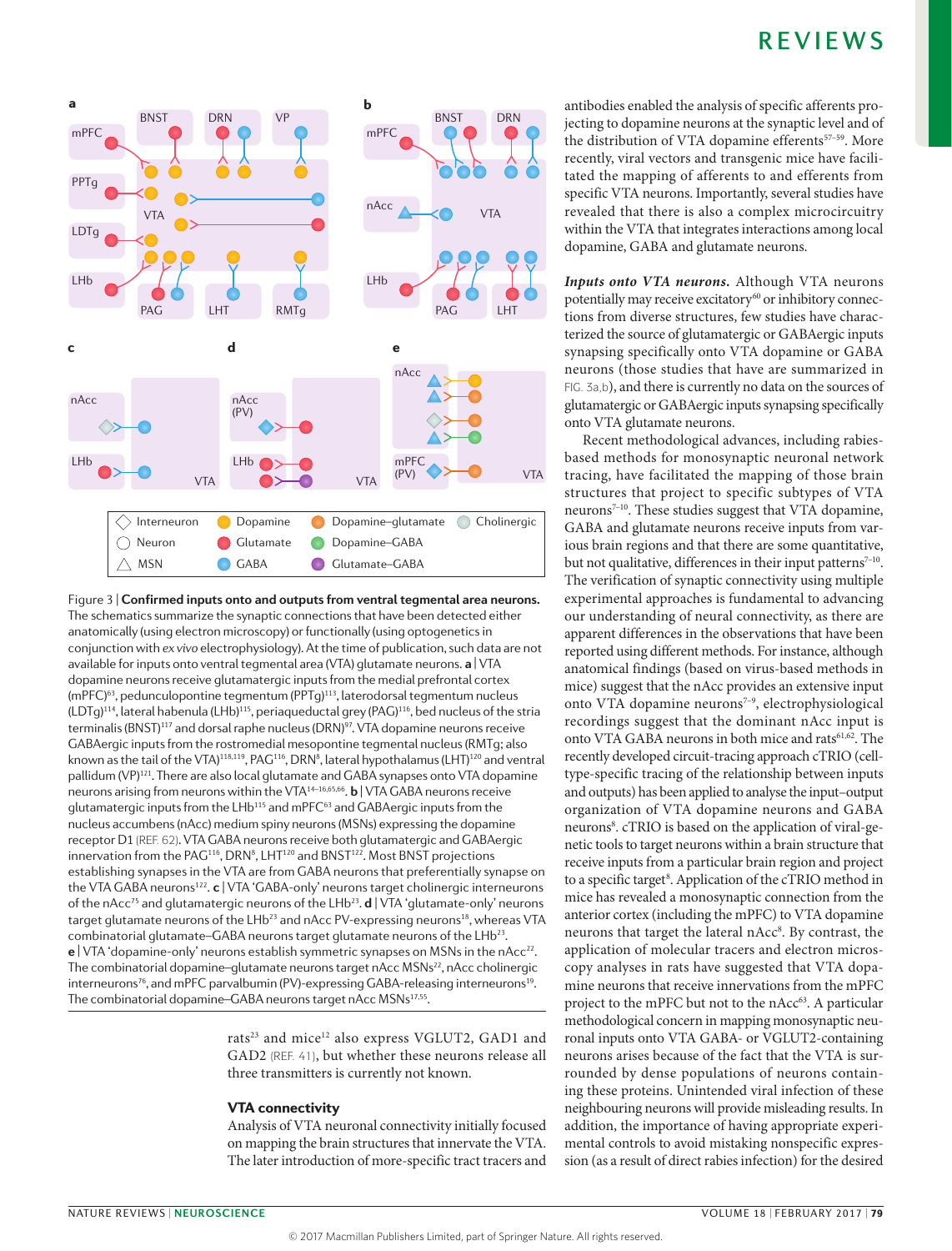signal in those neurons that are labelled by trans-synaptic infection has been noted (for an in-depth discussion, see REF. 11). Therefore, although findings from rabies-based circuit-mapping technology have provided a great deal of information on the different brain structures that are likely to contribute to shaping the activity of VTA neurons, additional studies are necessary to verify the synaptic connectivity, characterize the inputs synapsing onto phenotypically distinct VTA neurons and determine their role in network dynamics.

In addition to afferents from neurons that are located outside the VTA, local GABA, dopamine and glutamate neurons regulate other VTA neurons. Initial electrophysiological findings in rats provided evidence for the inhibitory actions of neighbouring GABA neurons on dopamine neurons through  $GABA$ <sub>s</sub> receptors<sup>64</sup>. These observations have been confirmed by combining optogenetic and electrophysiological approaches in mice<sup>14,15</sup>. Ultrastructural studies in rats have also shown that axon terminals from VTA GABA neurons establish symmetric synapses on local dendrites of both dopamine and non-dopamine neurons, the identity of which remains to be determined<sup>65</sup>. It is also not known whether these local GABA synapses arise from axon collaterals of VTA GABA neurons that project elsewhere or whether they exclusively innervate local neurons. VTA dopamine and non-dopamine neurons also receive glutamate inputs from local glutamate neurons<sup>16,66</sup>, and activation of VTA glutamate neurons *in vivo* results in the firing of some dopamine neurons that innervate the nAcc<sup>16</sup>.

The local connectivity of dopamine neurons within the VTA may be even more complex than that of neurons expressing the fast neurotransmitters glutamate and GABA: evidence suggests that dopamine functions as a synaptic neurotransmitter and through volume transmission. Although *ex vivo* physiological studies suggest the existence of relatively fast DRD2-mediated events that are consistent with tight synaptic coupling in both rats and mice<sup>67,68</sup>, electron microscopy findings in rats have not indicated that this kind of structure is established locally by dopamine neurons<sup>69</sup>. DRD2s are expressed not only on subsets of dopamine neurons but also on GABA and glutamate neurons (TABLE 1); therefore, local dopamine release not only regulates the activity of dopamine neurons but also that of other VTA neurons. Although a systematic analysis of the role that these local interactions have in VTA efferent activity has not yet been completed, it is crucial to consider this local VTA neurocircuitry when creating theories and models of VTA function.

Volume transmission

A form of neurotransmission in which a neurotransmitter or modulator is released into the extrasynaptic space such that it diffuses away from the release site to activate receptors with broader distribution beyond a single synapse.

*Outputs from VTA neurons.* Using chemical tracers it has been shown that individual VTA neurons generally project to just one forebrain area in rats<sup>70</sup>. However, a recent study using a viral vector tracer has provided evidence that subpopulations of VTA neurons, including TH-expressing neurons, innervate more than one brain structure in mice<sup>71</sup>. MSNs of the nAcc are the major target of VTA dopamine efferents containing DAT, DRD2 and VMAT2 in both rats and mice<sup>57,72</sup>. However, VTA dopamine neurons also target the amygdala, cortex, hippocampus, ventral pallidum, periaqueductal grey, bed nucleus of the stria terminalis (BNST), olfactory tubercle and locus coeruleus (LC). VTA neuron properties vary by projection target; for instance, dopamine neurons innervating the mPFC have low levels of DAT compared with those innervating other regions<sup>25,73</sup>, and in mice they lack DRD2 expression<sup>25</sup>. In addition, rat and mouse VTA TH-expressing neurons that innervate the LHb lack detectable levels of VMAT2 and do not release dopamine<sup>12,53</sup>. Given that these mesohabenular TH-expressing neurons lack the capability to synthesize dopamine, it can be argued that they should not be considered to be dopamine neurons (BOX 1). Although there is anatomical evidence from transgenic mice that VTA GABA neurons innervate many brain structures<sup>74</sup>, few targets have been confirmed with other methods. Evidence for synaptic connectivity has so far only been confirmed with functional electrophysiology or electron microscopy for inputs of VTA GABA neurons onto cholinergic interneurons of the nAcc<sup>75</sup> and onto glutamate neurons of the LHb<sup>23</sup> (FIG. 3c). VTA glutamate neurons seem to innervate several of the same brain structures<sup>42,74</sup>, but ultrastructural and electrophysiological confirmation of synaptic connectivity has been limited to VTA glutamate neurons synapsing onto glutamate neurons of the LHb<sup>23</sup> and onto parvalbumin-expressing GABA interneurons in the nAcc<sup>18</sup> (FIG. 3d).

Dual dopamine- and glutamate-containing neurons in the VTA innervate the nAcc and mPFC19,41,48,49. Within the nAcc, axons from these neurons release glutamate onto MSNs<sup>48,49</sup> and interneurons<sup>76</sup> and co-release dopamine<sup>22</sup> (FIG. 3e). Within the mPFC, they seem to have a modest effect on pyramidal neurons<sup>77</sup> and provide a fast glutamatergic excitation to parvalbumin-expressing GABA interneurons, resulting in the inhibition of cortical pyramidal neurons<sup>19</sup>. Ultrastructural and electrophysiological findings show that single axons from glutamate- and GABA-expressing neurons establish both excitatory and inhibitory synapses on glutamate neurons of the LHb<sup>23</sup>.

#### VTA circuits in motivated behaviours

Accumulating evidence shows that putative VTA dopamine neurons — identified by their electrophysiological properties — are activated in response to unpredicted rewards, shift their activation to cues that predict reward following learning and transiently decrease their firing when an expected reward is omitted<sup>4,20,78-81</sup>. VTA dopamine neurons can also be excited or inhibited by aversive stimuli or by cues that predict an aversive outcome3,79,81,82, and they have been implicated in the processing of stressful events83,84. Recent optogenetic studies have demonstrated that local, but general, activation of VTA dopamine neurons is rewarding<sup>85-88</sup>. Given the apparent participation of VTA dopamine neurons in different aspects of behaviour, understanding the control of their activity and of the resulting release of dopamine alone or with other transmitters in target areas is of great importance. This control is likely to be highly organized and finely regulated. Dopamine dynamics and the influence of dopamine in the nAcc on motivated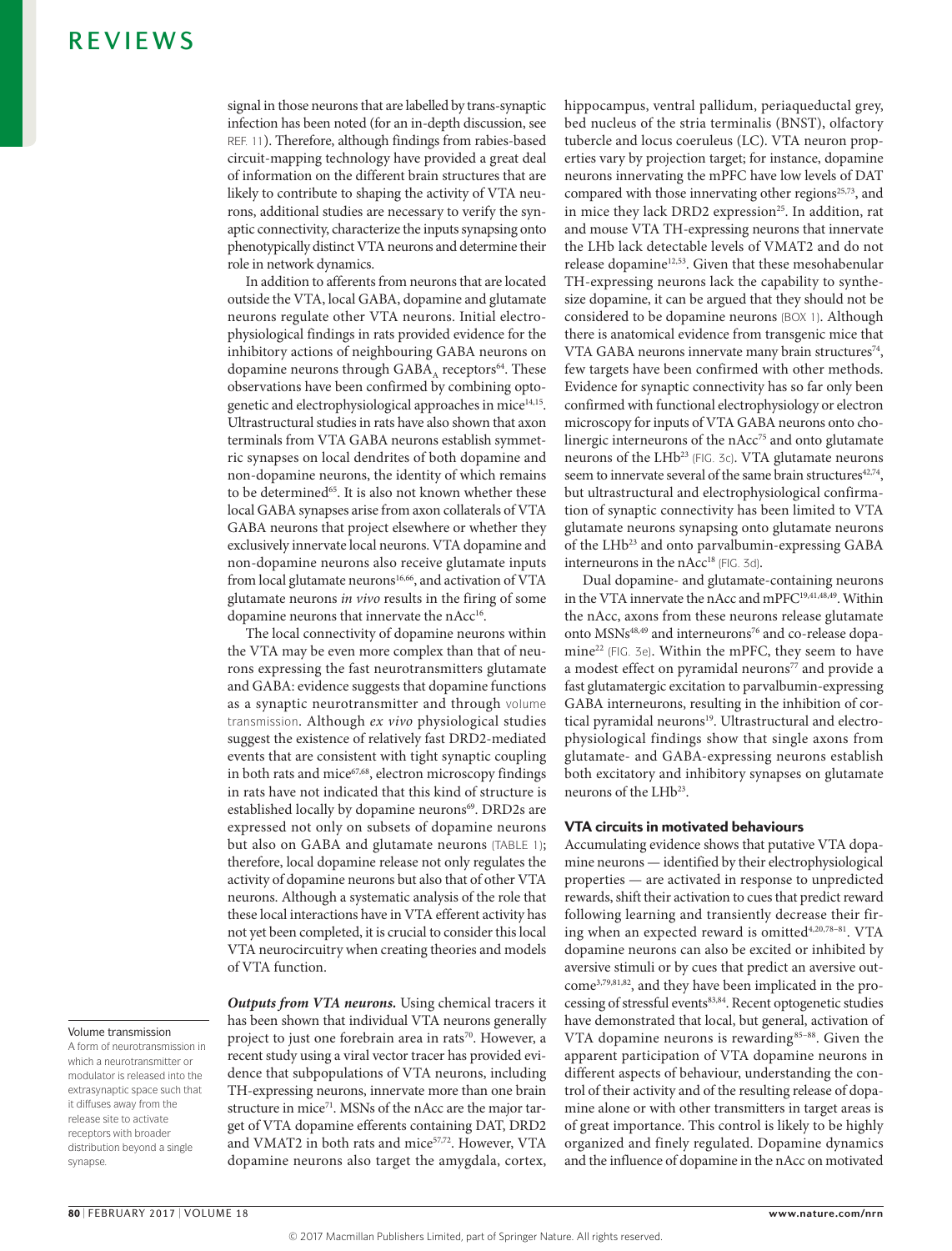



**Nature Reviews** | **Neuroscience** on ventral tegmental area (VTA) dopamine neurons that have been shown to participate Figure 4 | **Contributions of specific ventral tegmental area circuits to motivated behaviour. a** | The schematic summarizes the sources of glutamatergic inputs synapsing in reward (as determined by place preference or reinforced instrumental behaviour) or aversion (as determined by place avoidance) and shows the proposed targets of the dopamine neurons that mediate these effects. **b** | The schematic illustrates the glutamatergic or GABAergic inputs onto VTA non-dopamine neurons that have been proposed to contribute to reward- or aversion-related behaviour. Similar information on the role of inputs onto VTA glutamate neurons is not currently available. **c** | The schematic illustrates the non-dopamine VTA outputs that have been proposed to contribute to reward- or aversion-related behaviour. BNST, bed nucleus of the stria terminalis; DRN, dorsal raphe nucleus; LDTg, laterodorsal tegmentum nucleus; LHb, lateral habenula; LHT, lateral hypothalamus; MSN, medium spiny neuron; mPFC, medial prefrontal cortex; nAcc, nucleus accumbens; PV, parvalbumin; TH, tyrosine hydroxylase; VGAT, vesicular GABA transporter; VGLUT2, vesicular glutamate transporter 2.

behaviour have been intensely studied and are the subjects of several reviews (for an example see REF. 5). Recent findings have shown that nAcc activation by inputs from VTA dopamine neurons is sufficient to produce reward in rats<sup>89</sup> and that cue-evoked dopamine release in the nAcc that predicts reward delivery rapidly modulates activity in MSNs expressing DRD2 (REF. 90). In another study, optogenetic stimulation of DAT-expressing fibres from the VTA (using mice expressing Cre recombinase under control of promoter of the gene encoding DAT) in the dorsal hippocampus during learning improved recall in a complex spatial learning task<sup>91</sup>. However, it is important to note that dopamine function in the hippocampus largely involves inputs from the LC rather than from the VTA<sup>92</sup>, most dopamine reuptake is mediated by the noradrenaline transporter<sup>93</sup> and an enhancement of memory that is induced by optogenetic stimulation of LC neurons is blocked by DRD1–DRD5 antagonism in the dorsal hippocampus<sup>94</sup>. Further work is necessary to understand the specific behavioural impact of stimulating other dopamine projections.

Of the various inputs onto VTA dopamine neurons (see above), laterodorsal tegmentum nucleus (LDTg) neurons that establish excitatory synaptic connections onto VTA dopamine neurons projecting to the lateral shell of the nAcc<sup>95</sup> seem to be particularly involved in motivated behaviour. In mice, optogenetic stimulation of either LDTg inputs onto mesoaccumbens-projecting VTA dopamine neurons<sup>95</sup> or of glutamatergic inputs from VGLUT2-expressing LDTg neurons to the VTA<sup>96</sup> produces a conditioned placed preference (FIG. 4a). By contrast, optogenetic activation of LHb inputs to the mouse VTA induces conditioned place aversion, which is prevented by infusion of a DRD1 antagonist into the mPFC. This suggests that activation of LHb glutamatergic neurons synapsing onto mPFC-projecting dopamine neurons elicits aversion<sup>95</sup> (FIG. 4a). The VTA also receives glutamatergic inputs from VGLUT3-expressing neurons of the dorsal raphe nucleus (DRN)<sup>60</sup>. These neurons establish monosynaptic connections preferentially onto dopamine neurons, some of which innervate the nAcc<sup>97</sup>. The selective activation of DRN VGLUT3-expressing fibres in the VTA elicits glutamate release, increases the firing of nAcc-projecting dopamine neurons, causes dopamine release in the nAcc and supports optical intracranial self-stimulation in mice<sup>97</sup> (FIG. 4a). Although some VGLUT3-expressing neurons that target the VTA also release serotonin, the extent to which these glutamate- and serotonin-expressing neurons correspond to DRN serotonin-expressing neurons with firing patterns encoding reward information is unclear<sup>98</sup>. Self-stimulation is also supported by activation of anteromedial cortical inputs to the VTA, and this behaviour is diminished by infusion of a non-selective dopamine receptor antagonist into the lateral nAcc, suggesting that cortical glutamatergic inputs onto nAcc-projecting dopamine neurons are sufficient to produce reward in mice8 . In addition to the analysis of the behavioural impact of specific pathways on the VTA, a recent study has combined rabies virus tracing with optogenetic tagging and *in vivo* electrophysiological recordings, another

a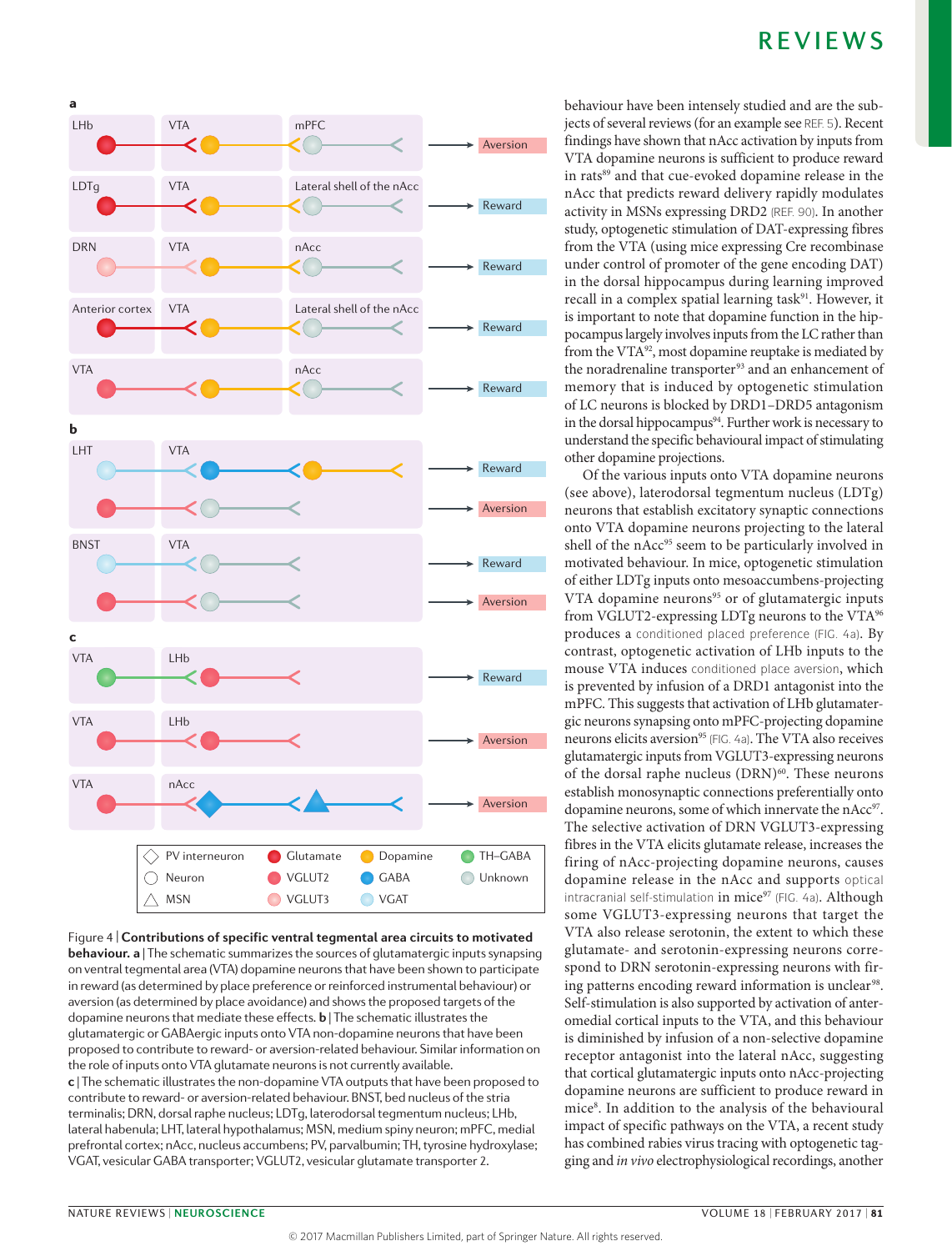#### Conditioned placed preference

A Pavlovian behavioural paradigm during which a subject learns to associate a particular manipulation, such as a drug administration or optogenetic stimulation, with a specific physical environment (a second environment is associated with a control manipulation). On a subsequent testing day in which no manipulation is administered, the subject can freely move between the two training environments: when a subject chooses to spend more time in the environment that is paired with the active manipulation, the interpretation is that the subject found the manipulation 'rewarding.'

#### Conditioned place aversion

When the same behavioural conditioning as in conditioned place preference results in the subject avoiding the environment that is associated with the active manipulation, it is interpreted as an 'aversive manipulation.

#### Optical intracranial self-stimulation

A behavioural paradigm in which animals work (for example, press a lever or roll a cylinder with their paws) to deliver light to a brain region where a light sensitive channel, such as channelrhodopsin 2, is present.

#### Instrumental behaviour

A behavioural paradigm in which a particular behavioural response is associated with an outcome. It is goal directed insofar as the action increases the likelihood of obtaining rewards or avoiding punishments. Instrumental behaviour is distinguished from Pavlovian (classical) conditioning, in which stimulus and outcome are associated but no response action is required.

#### Perseverative behaviour

An inability to update or alter a behavioural strategy when the rule (or rules) of the current task has changed, leading to suboptimal performance.

step towards gaining a comprehensive understanding of how dopamine neurons integrate different inputs during motivated behaviours<sup>99</sup>.

*VTA GABA neurons and behaviour.* Recent *in vivo* recordings in mice have shown that identified VTA GABA neurons as a population increase their firing rate during exposure to cues that predict reward and that this firing remains elevated during reward receipt<sup>20</sup>; these neurons also exhibit a transient increase in activity in response to aversive stimuli<sup>14,20</sup>. In agreement with a possible role of VTA GABA neurons in aversion, broad optogenetic activation of VTA GABA neurons elicits conditioned place aversion $14$  and suppresses the activity and excitability of neighbouring dopamine neurons (also suppressing nAcc dopamine release)<sup>15</sup>. Selective optogenetic activation of VTA GABA neurons also disrupts reward consumption, which may result from the imposition of an aversive state<sup>15</sup>. Regarding the outputs of VTA GABA neurons, mouse optogenetic studies have shown that activation of nAcc-projecting VTA GABA neurons elicits GABA release without producing reward or aversion<sup>75</sup>. Interestingly, some GABA terminals provide a monosynaptic input onto nAcc cholinergic interneurons; brief optogenetic activation of these inputs in mice pauses their spontaneous activity and enhances the animal's ability to discriminate a stimulus that is associated with an aversive outcome. This suggests a role for these terminals in associative learning<sup>75</sup>.

The role of lateral hypothalamus (LHT) inputs to the VTA in reward has long been established (for a recent review of this topic, see REF. 100), and it was recently demonstrated that optical stimulation of inputs from LHT GABA neurons to the VTA elicits conditioned place preference<sup>101,102</sup>, decreases the activity of VTA GABA neurons and drives nAcc dopamine release and FOS expression in VTA TH-expressing neurons<sup>102</sup>. This indicates that there is a circuit in which LHT GABAergic inputs control the VTA GABA neurons that provide a tonic inhibition to neighbouring dopamine neurons (FIG. 4b). Conversely, photoactivation of inputs from LHT glutamate neurons to the VTA elicits conditioned place avoidance, and these glutamate neurons provide strong synaptic inputs onto VTA non-TH neurons<sup>102</sup>.

Photoactivation of glutamatergic inputs from the BNST to the VTA also induces anxiety-like behaviour and produces aversion in mice<sup>103</sup>. By contrast, optogenetic stimulation of BNST GABAergic inputs to the VTA elicits reward and is anxiolytic<sup>103</sup>. These responses are similar to those that result from optogenetic inhibition of VTA GABA neurons; however, it is unclear the extent to which specific BNST GABA inputs onto VTA GABA neurons contribute to these behaviours<sup>103</sup> (FIG. 4b).

Together, these findings implicate VTA GABA neurons in various behaviours and suggest that there is functional heterogeneity among this cell population that corresponds in part to the heterogeneity in neuronal connectivity. Therefore, these cells should not be considered a homogenous group. The extent to which these behaviours are mediated by different phenotypes of VTA GABA neurons remains to be determined*,* and it has recently been established that VTA GABA neurons are phenotypically heterogeneous<sup>23,34</sup>.

*VTA glutamate neurons and behaviour.* Selective activation of VTA glutamate neurons in mice drives conditioned place preference and also reinforces instrumental behaviour; both of these behaviours are mediated by activation of postsynaptic glutamate receptors on neighbouring dopamine neurons<sup>16</sup>. By contrast, optogenetic activation of glutamate fibres from VTA neurons in the mouse nAcc produces aversion through synaptic activation of parvalbumin-expressing GABA interneurons, which drives GABA release onto MSNs<sup>18</sup> (FIG. 4c). Aversive conditioning is also elicited by the activation of glutamate fibres from the VTA in the LHb<sup>21,28</sup>. It remains to be determined which subpopulations of VTA glutamate neurons establish these local or long-range connections and how these interact *in vivo*.

*VTA combinatorial neurons and behaviour.* Several genetic manipulations have been applied to probe the roles of VTA dopamine- and glutamate-releasing neurons, TH- and GAD-expressing neurons and glutamate- and GABA-releasing neurons in behaviour. Initial studies utilized conditional knockout mice depleted of VGLUT2 in DAT-expressing neurons to examine the role of glutamate released from dual dopamine- and glutamate-releasing neurons; these mice exhibited blunted locomotor responses to a single injection of amphetamine<sup>104</sup> or cocaine<sup>50</sup>. This manipulation also enhanced operant self-administration of both high-sucrose food and intravenous cocaine, and increased cocaine seeking in response to cocaine-associated cues<sup>105</sup>. These observations should be interpreted carefully, as these conditional knockout mice also exhibited biochemical alterations that may arise from developmental abnormalities as a result of the embryonic deletion of the gene encoding VGLUT2 (REF. 105). The behavioural contribution of VTA dopamine- and glutamatereleasing neurons projecting to the mPFC has also begun to be investigated<sup>19</sup>. Developmental elimination of VTA dopamine neurons that project to the mPFC in mice results in the loss of cortical inhibition mediated by inputs from mesocortical dopamine- and glutamatereleasing neurons, and increased perseverative behaviour<sup>19</sup>. In the LHb, although fibres from VTA TH- and GADexpressing neurons do not release dopamine, they do release GABA12. This GABA release elicits reward, activating postsynaptic  $GABA_A$  receptors on LHb glutamatergic neurons<sup>12</sup>. By contrast, a reduction of GABA release in the mouse nAcc from fibres of VTA TH-expressing neurons enhances motivational drive (measured as an increase in optical self-stimulation within the nAcc)<sup>17</sup>.

#### **Conclusions**

Here, we have described the different VTA neural phenotypes, their selective connectivity and the initial exploration of the contributions of these different neurons and circuits to motivated behaviour. The VTA contains diverse populations of dopamine-, GABA- and glutamatereleasing neurons, as well as combinatorial neurons that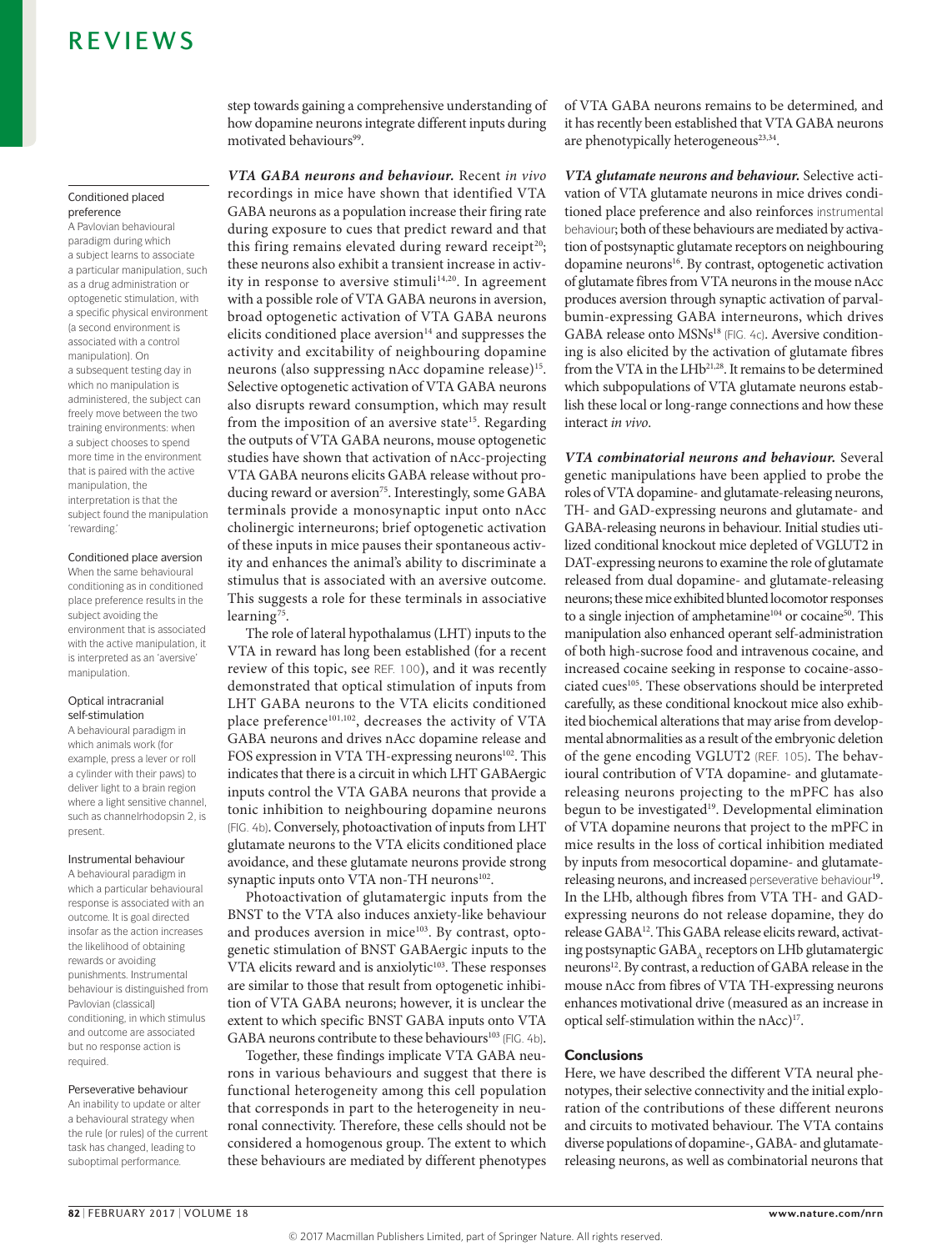release more than one neurotransmitter. However, there is currently a lack of quantitative information on the proportions of these diverse subpopulations that exist in the VTA of rats and mice. Accumulating evidence indicates that glutamate or GABA release from VTA projection neurons is sufficient to generate motivated behaviours, independent of dopamine. The behavioural impact of VTA combinatorial neurons is just beginning to be understood, and the probing of their physiological and behavioural significance requires utilization of new tools (such as methods for combinatorial targeting of promoters). Much of our current understanding of the electrophysiological properties of VTA neurons comes from *in vivo* and *ex vivo* studies that have focused on VTA neurons adjacent to the SNC. Given the recent discoveries described here, future studies clearly need to include the medial aspects of the VTA to develop a more accurate and complete understanding of VTA function. Importantly, the behavioural involvement of subsets of VTA neurons depends not only on their molecular phenotype and their high level connectivity but also on their specific postsynaptic partner. In addition, little is known about the presynaptic mechanisms that control the release of GABA or glutamate from VTA axon terminals and how these vary across postsynaptic targets (for a review of control of dopamine release at the terminal level within the nAcc, see REF. 106). Many VTA neurons also release peptides (TABLE 1), adding another level of complexity to the circuitry and probably contributing to the behavioural states that are produced by these neurons. Although optogenetic behavioural studies have established causal relationships between circuit activation or inactivation and behaviour, they do not necessarily reveal the physiological functions of more-normal circuit activity. The VTA and its circuits contribute to many functionally discrete steps that are involved in reinforcement, from working memory to outcome evaluation<sup>107</sup>. This indicates that an experimental design that is refined beyond probing for rewarding and aversive behavioural states is required to deeply advance our understanding of these circuits. Thus, although the work described here represents a significant leap forward in our knowledge of VTA anatomy and function, future studies are necessary to determine the messages that are encoded in the firing patterns of the distinct VTA neuron subpopulations in response to acute salient stimuli and in different behavioural states, and the changes in VTA activity and connectivity that contribute to pathological conditions.

- 1. Adcock, R. A., Thangavel, A., Whitfield-Gabrieli, S., Knutson, B. & Gabrieli, J. D. Reward-motivated learning: mesolimbic activation precedes memory formation. *Neuron* **50**, 507–517 (2006).
- 2. Berridge, K. C. The debate over dopamine's role in reward: the case for incentive salience. *Psychopharmacology (Berl.)* **191**, 391–431 (2007).
- Brischoux, F., Chakraborty, S., Brierley, D. I. & Ungless, M. A. Phasic excitation of dopamine neurons in ventral VTA by noxious stimuli. *Proc. Natl Acad. Sci. USA* **106**, 4894–4899 (2009). **This paper confirmed that dopamine neurons of**

**the VTA are excited by noxious stimuli.** 4. Bromberg-Martin, E. S., Matsumoto, M. & Hikosaka, O. Dopamine in motivational control: rewarding, aversive, and alerting. *Neuron* **68**, 815–834 (2010).

- 5. Salamone, J. D. & Correa, M. The mysterious motivational functions of mesolimbic dopamine. *Neuron* **76**, 470–485 (2012). **This thoughtful review described the role of dopamine neurons that innervate the nAcc in motivation.**
- 6. Schultz, W. Getting formal with dopamine and reward. *Neuron* **36**, 241–263 (2002).
- 7. Watabe-Uchida, M., Zhu, L., Ogawa, S. K., Vamanrao, A. & Uchida, N. Whole-brain mapping of direct inputs to midbrain dopamine neurons. *Neuron*  **74**, 858–873 (2012).
- 8. Beier, K. T. *et al.* Circuit architecture of VTA dopamine neurons revealed by systematic input–output mapping. *Cell* **162**, 622–634 (2015).
- 9. Faget, L. *et al.* Afferent inputs to neurotransmitterdefined cell types in the ventral tegmental area. *Cell Rep.* **15**, 2796–2808 (2016).
- 10. Ogawa, S. K., Cohen, J. Y., Hwang, D., Uchida, N. & Watabe-Uchida, M. Organization of monosynaptic inputs to the serotonin and dopamine neuromodulatory systems. *Cell Rep.* **8**, 1105–1118 (2014).
- 11. Menegas, W. *et al.* Dopamine neurons projecting to the posterior striatum form an anatomically distinct subclass. *eLife* **4**, e10032 (2015).
- 12. Stamatakis, A. M. *et al.* A unique population of ventral tegmental area neurons inhibits the lateral habenula to promote reward. *Neuron* **80**, 1039–1053 (2013). **This was the first article to demonstrate that VTA TH-expressing neurons that innerve the LHb do not release dopamine but release GABA.**
- 13. Saunders, B. T., Richard, J. M. & Janak, P. H. Contemporary approaches to neural circuit manipulation and mapping: focus on reward and addiction. *Phil. Trans. R. Soc. B* **370**, 20140210 (2015). **This review covered recent experimental approaches to study reward and addiction.**
- 14. Tan, K. R. *et al.* GABA neurons of the VTA drive conditioned place aversion. *Neuron* **73**, 1173–1183  $(2012)$
- 15. van Zessen, R., Phillips, J. L., Budygin, E. A. & Stuber, G. D. Activation of VTA GABA neurons disrupts reward consumption. *Neuron* **73**, 1184–1194 (2012).
- 16. Wang, H. L., Qi, J., Zhang, S., Wang, H. & Morales, M. Rewarding effects of optical stimulation of ventral tegmental area glutamatergic neurons. *J. Neurosci.*  **35**, 15948–15954 (2015).
- 17. Berrios, J. *et al.* Loss of UBE3A from TH-expressing neurons suppresses GABA co-release and enhances VTA-NAc optical self-stimulation. *Nat. Commun.* **7**, 10702 (2016).
- 18. Qi, J. *et al.* VTA glutamatergic inputs to nucleus accumbens drive aversion by acting on GABAergic interneurons. *Nat. Neurosci.* **19**, 725–733 (2016). **This was the first paper to demonstrate that nAcc GABA interneurons that synapse on MSNs are excited by glutamatergic neurons from the VTA and that this circuit is sufficient to drive aversive behaviour.**
- 19. Kabanova, A. *et al.* Function and developmental origin of a mesocortical inhibitory circuit. *Nat. Neurosci.* **18**, 872–882 (2015).
- 20. Cohen, J. Y., Haesler, S., Vong, L., Lowell, B. B. & Uchida, N. Neuron-type-specific signals for reward and punishment in the ventral tegmental area. *Nature*  **482**, 85–88 (2012).

**Using** *in vivo* **recordings of optogenetically identified neurons, this article showed the firing activity of VTA GABA neurons in response to salient stimuli and the contrast between this activity and that of dopamine neurons during the same behavioural paradigm.**

- 21. Root, D. H., Mejias-Aponte, C. A., Qi, J. & Morales, M. Role of glutamatergic projections from ventral tegmental area to lateral habenula in aversive
- conditioning. *J. Neurosci.* **34**, 13906–13910 (2014). 22. Zhang, S. *et al.* Dopaminergic and glutamatergic microdomains in a subset of rodent mesoaccumbens axons. *Nat. Neurosci.* **18**, 386–392 (2015). **This was a comprehensive series of studies demonstrating that VTA dual dopamine–glutamate neurons release dopamine in the nAcc. This was the first demonstration that pools of dopamine vesicles and pools of glutamate vesicles are segregated to different compartments within individual axons in the nAcc.**
- 23. Root, D. H. *et al.* Single rodent mesohabenular axons release glutamate and GABA. *Nat. Neurosci.* **17**, 1543–1551 (2014). **This multidisciplinary study provided the first demonstration that the VTA has neurons that**

**release both glutamate and GABA from a single axon terminal.**

- 24. Li, X., Qi, J., Yamaguchi, T., Wang, H. L. & Morales, M. Heterogeneous composition of dopamine neurons of the rat A10 region: molecular evidence for diverse signaling properties. *Brain Struct. Funct.* **218**, 1159–1176 (2013).
- 25. Lammel, S. *et al.* Unique properties of mesoprefrontal neurons within a dual mesocorticolimbic dopamine system. *Neuron* **57**, 760–773 (2008).
- 26. Morales, M. & Root, D. H. Glutamate neurons within the midbrain dopamine regions. *Neuroscience* **282**, 60–68 (2014).
- 27. Yamaguchi, T., Qi, J., Wang, H. L., Zhang, S. & Morales, M. Glutamatergic and dopaminergic neurons in the mouse ventral tegmental area. *Eur. J. Neurosci.*  **41**, 760–772 (2015).
- 28. Lammel, S. *et al.* Diversity of transgenic mouse models for selective targeting of midbrain dopamine neurons. *Neuron* **85**, 429–438 (2015).
- 29. Stuber, G. D., Stamatakis, A. M. & Kantak, P. A. Considerations when using cre-driver rodent lines for studying ventral tegmental area circuitry. *Neuron* **85**, 439–445 (2015).
- 30. Berthet, A. *et al.* Loss of mitochondrial fission depletes axonal mitochondria in midbrain dopamine neurons. *J. Neurosci.* **34**, 14304–14317 (2014).
- Margolis, E. B., Lock, H., Hjelmstad, G. O. & Fields, H. L. The ventral tegmental area revisited: is there an electrophysiological marker for dopaminergic neurons? *J. Physiol.* **577**, 907–924 (2006). **This was the initial study to establish the need for phenotypic characterization of recorded dopamine**
- **neurons.** 32. Margolis, E. B., Toy, B., Himmels, P., Morales, M. & Fields, H. L. Identification of rat ventral tegmental area
- GABAergic neurons. *PLoS ONE* **7**, e42365 (2012). Labouèbe, G. *et al.* RGS2 modulates coupling between GABAB receptors and GIRK channels in dopamine neurons of the ventral tegmental area. *Nat. Neurosci.*  **10**, 1559–1568 (2007).
- 34. Olson, V. G. & Nestler, E. J. Topographical organization of GABAergic neurons within the ventral tegmental area of the rat. *Synapse* **61**, 87–95 (2007).
- 35. Wang, H. L. & Morales, M. Corticotropin-releasing factor binding protein within the ventral tegmental area is expressed in a subset of dopaminergic neurons. *J. Comp. Neurol.* **509**, 302–318 (2008).
- 36. Chieng, B., Azriel, Y., Mohammadi, S. & Christie, M. J. Distinct cellular properties of identified dopaminergic and GABAergic neurons in the mouse ventral tegmental area. *J. Physiol.* **589**, 3775–3787 (2011).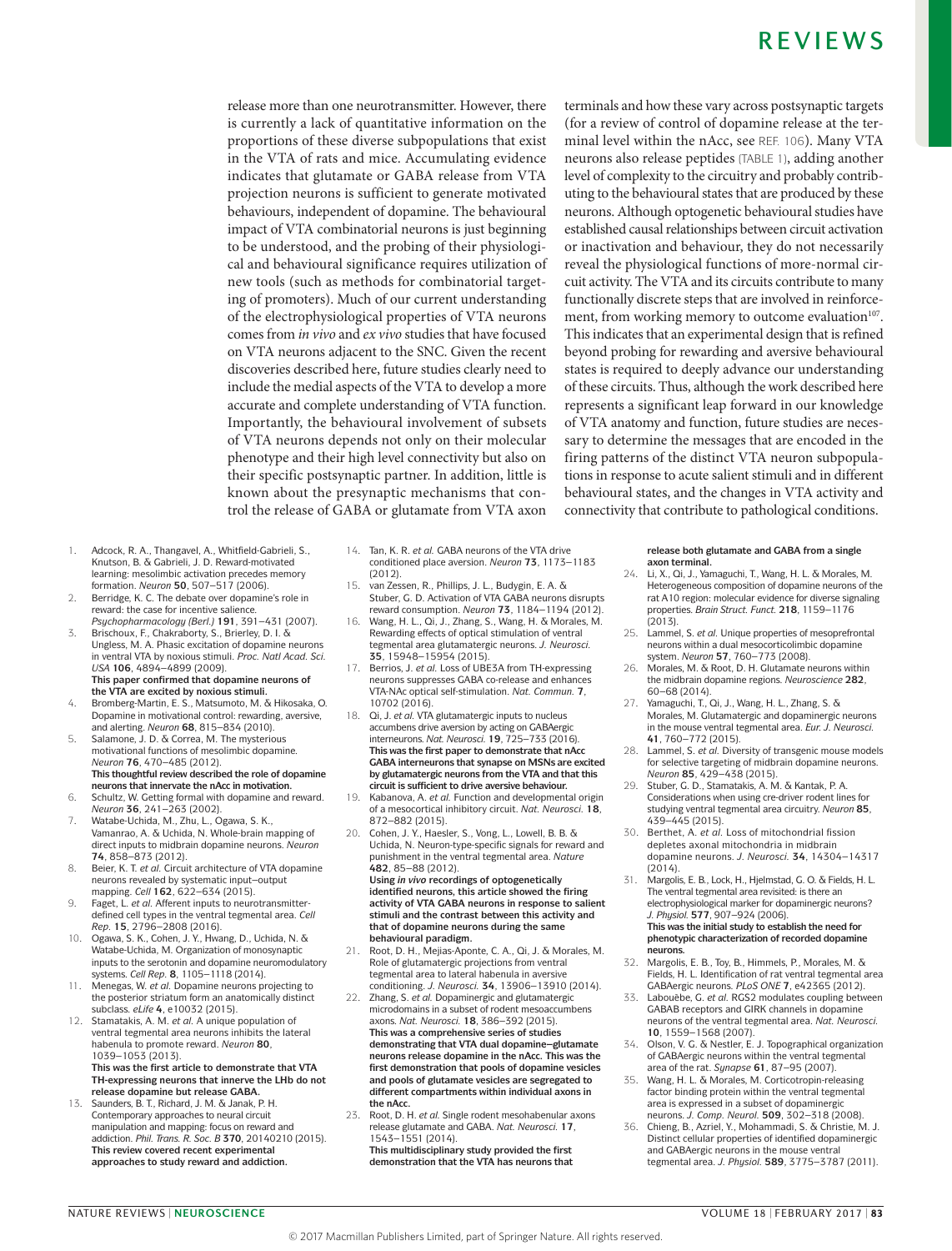- 37. Mercuri, N., Calabresi, P., Stanzione, P. & Bernardi, G. Electrical stimulation of mesencephalic cell groups (A9-A10) produces monosynaptic excitatory potentials in rat frontal cortex. *Brain Res.* **338**, 192–195 (1985).
- 38. Lavin, A. *et al.* Mesocortical dopamine neurons operate in distinct temporal domains using multimodal signaling. *J. Neurosci.* **25**, 5013–5023 (2005).
- 39. Kawano, M. *et al.* Particular subpopulations of midbrain and hypothalamic dopamine neurons express vesicular glutamate transporter 2 in the rat brain. *J. Comp. Neurol.* **498**, 581–592 (2006).
- 40. Yamaguchi, T., Sheen, W. & Morales, M. Glutamatergic neurons are present in the rat ventral tegmental area.
- *Eur. J. Neurosci.* **25**, 106–118 (2007). 41. Yamaguchi, T., Wang, H. L., Li, X., Ng, T. H. & Morales, M. Mesocorticolimbic glutamatergi pathway. *J. Neurosci.* **31**, 8476–8490 (2011).
- 42. Hnasko, T. S., Hjelmstad, G. O., Fields, H. L. & Edwards, R. H. Ventral tegmental area glutamate neurons: electrophysiological properties and projections. *J. Neurosci.* **32**, 15076–15085  $(2012)$
- 43. Root, D. H. *et al.* Glutamate neurons are intermixed with midbrain dopamine neurons in nonhuman primates and humans. *Sci. Rep.* **6**, 30615 (2016).
- 44. Sulzer, D. *et al.* Dopamine neurons make glutamatergic synapses *in vitro. J. Neurosci.* **18**, 4588–4602 (1998).
- 45. Dal Bo, G. *et al.* Dopamine neurons in culture express VGLUT2 explaining their capacity to release glutamate at synapses in addition to dopamine. *J. Neurochem.*  **88**, 1398–1405 (2004).
- 46. Trudeau, L. E. *et al.* The multilingual nature of dopamine neurons. *Prog. Brain Res.* **211**, 141–164 (2014).
- 47. Yamaguchi, T., Wang, H. L. & Morales, M. Glutamate neurons in the substantia nigra compacta and retrorubral field. *Eur. J. Neurosci.* **38**, 3602–3610 (2013).
- 48. Stuber, G. D., Hnasko, T. S., Britt, J. P., Edwards, R. H. & Bonci, A. Dopaminergic terminals in the nucleus accumbens but not the dorsal striatum corelease glutamate. *J. Neurosci.* **30**, 8229–8233 (2010).
- Tecuapetla, F. et al. Glutamatergic signaling by mesolimbic dopamine neurons in the nucleus accumbens. *J. Neurosci.* **30**, 7105–7110 (2010).
- 50. Hnasko, T. S. *et al.* Vesicular glutamate transport promotes dopamine storage and glutamate corelease *in vivo. Neuron* **65**, 643–656 (2010).
- 51. Bérubé-Carrière, N. *et al.* Ultrastructural characterization of the mesostriatal dopamine innervation in mice, including two mouse lines of conditional VGLUT2 knockout in dopamine neurons. *Eur. J. Neurosci.* **35**, 527–538 (2012).
- 52. Moss, J., Ungless, M. A. & Bolam, J. P. Dopaminergic axons in different divisions of the adult rat striatal complex do not express vesicular glutamate transporters. *Eur. J. Neurosci.* **33**, 1205–1211  $(2011)$
- 53. Root, D. H. *et al.* Norepinephrine activates dopamine D4 receptors in the rat lateral habenula. *J. Neurosci.*  **35**, 3460–3469 (2015).
- 54. Tritsch, N. X., Oh, W. J., Gu, C. & Sabatini, B. L. Midbrain dopamine neurons sustain inhibitory transmission using plasma membrane uptake of GABA, not synthesis. *eLife* **3**, e01936 (2014).
- 55. Kim, J. I. *et al.* Aldehyde dehydrogenase 1a1 mediates a GABA synthesis pathway in midbrain dopaminergic neurons. *Science* **350**, 102–106 (2015). **This study showed that midbrain dopamine neurons synthesize GABA in the absence of GADs, the canonical enzymes for GABA synthesis.**
- 56. Tritsch, N. X., Granger, A. J. & Sabatini, B. L. Mechanisms and functions of GABA co-release. *Nat. Rev. Neurosci.* **17**, 139–145 (2016). **This review described GABA release from dopamine neurons that do not synthesize GABA from glutamate.**
- 57. Morales, M. & Pickel, V. M. Insights to drug addiction derived from ultrastructural views of the mesocorticolimbic system. *Ann. NY Acad. Sci.* **1248**, 71–88 (2012).
- 58. Yetnikoff, L., Lavezzi, H. N., Reichard, R. A. & Zahm, D. S. An update on the connections of the ventral mesencephalic dopaminergic complex. *Neuroscience* **282**, 23–48 (2014).
- 59. Yetnikoff, L., Cheng, A. Y., Lavezzi, H. N., Parsley, K. P. & Zahm, D. S. Sources of input to the rostromedial tegmental nucleus, ventral tegmental area, and lateral habenula compared: a study in rat. *J. Comp. Neurol.*  **523**, 2426–2456 (2015).
- 60. Geisler, S., Derst, C., Veh, R. W. & Zahm, D. S. Glutamatergic afferents of the ventral tegmental area in the rat. *J. Neurosci.* **27**, 5730–5743 (2007). **This paper provided mapping of putative glutamatergic neurons innervating the VTA.**
- 61. Xia, Y. *et al.* Nucleus accumbens medium spiny neurons target non-dopaminergic neurons in the ventral tegmental area. *J. Neurosci.* **31**, 7811–7816  $(2011)$
- 62. Bocklisch, C. *et al.* Cocaine disinhibits dopamine neurons by potentiation of GABA transmission in the ventral tegmental area. *Science* **341**, 1521–1525  $(2013)$
- 63. Carr, D. B. & Sesack, S. R. Projections from the rat prefrontal cortex to the ventral tegmental area: target specificity in the synaptic associations with mesoaccumbens and mesocortical neurons. *J. Neurosci.* **20**, 3864–3873 (2000).
- 64. Johnson, S. W. & North, R. A. Opioids excite dopamine neurons by hyperpolarization of local interneurons. *J. Neurosci.* **12**, 483–488 (1992).
- 65. Omelchenko, N. & Sesack, S. R. Ultrastructural analysis of local collaterals of rat ventral tegmental area neurons: GABA phenotype and synapses onto dopamine and GABA cells. *Synapse* **63**, 895–906 (2009).
- 66. Dobi, A., Margolis, E. B., Wang, H. L., Harvey, B. K. & Morales, M. Glutamatergic and nonglutamatergic neurons of the ventral tegmental area establish local synaptic contacts with dopaminergic and nondopaminergic neurons. *J. Neurosci.* **30**, 218–229 (2010).
- 67. Gantz, S. C., Bunzow, J. R. & Williams, J. T. Spontaneous inhibitory synaptic currents mediated by a G protein-coupled receptor. *Neuron* **78**, 807–812  $(2013)$
- 68. Ford, C. P., Phillips, P. E. & Williams, J. T. The time course of dopamine transmission in the ventral tegmental area. *J. Neurosci.* **29**, 13344–13352 (2009).
- 69. Bayer, V. E. & Pickel, V. M. Ultrastructural localization of tyrosine hydroxylase in the rat ventral tegmental area: relationship between immunolabeling density and neuronal associations. *J. Neurosci.* **10**, 2996–3013 (1990).
- 70. Swanson, L. W. The projections of the ventral tegmental area and adjacent regions: a combined fluorescent retrograde tracer and immunofluorescence study in the rat. *Brain Res. Bull.* **9**, 321–353 (1982).
- Aransay, A., Rodríguez-López, C., García-Amado, M., Clascá, F. & Prensa, L. Long-range projection neurons of the mouse ventral tegmental area: a single-cell
- axon tracing analysis. *Front. Neuroanat.* **9**, 59 (2015). 72. Pickel, V. M., Towle, A. C., Joh, T. H. & Chan, J. Gamma-aminobutyric acid in the medial rat nucleus accumbens: ultrastructural localization in neurons receiving monosynaptic input from catecholaminergic
- afferents. *J. Comp. Neurol.* **272**, 1–14 (1988).<br>73. Sesack, S. R., Hawrylak, V. A., Matus, C., Guido, M. A.<br>& Levey, A. I. Dopamine axon varicosities in the prelimbic division of the rat prefrontal cortex exhibit sparse immunoreactivity for the dopamine transporter. *J. Neurosci.* **18**, 2697–2708 (1998).
- 74. Taylor, S. R. *et al.* GABAergic and glutamatergic efferents of the mouse ventral tegmental area. *J. Comp. Neurol.* **522**, 3308–3334 (2014).
- Brown, M. T. *et al.* Ventral tegmental area GABA projections pause accumbal cholinergic interneurons to enhance associative learning. *Nature* **492**, 452–456 (2012).
- 76. Chuhma, N., Mingote, S., Moore, H. & Rayport, S. Dopamine neurons control striatal cholinergic neurons via regionally heterogeneous dopamine and glutamate signaling. *Neuron* **81**, 901–912 (2014).
- 77. Mingote, S. *et al.* Functional connectome analysis of dopamine neuron glutamatergic connections in forebrain regions. *J. Neurosci.* **35**, 16259–16271  $(2015)$
- 78. Schultz, W., Dayan, P. & Montague, P. R. A neural substrate of prediction and reward. *Science* **275**, 1593–1599 (1997).
- 79. Schultz, W. Multiple dopamine functions at different time courses. *Annu. Rev. Neurosci.* **30**, 259–288 (2007).
- 80. Eshel, N., Tian, J., Bukwich, M. & Uchida, N. Dopamine neurons share common response function for reward prediction error. *Nat. Neurosci.*  **19**, 479–486 (2016). 81. Matsumoto, M. & Hikosaka, O. Two types of
- dopamine neuron distinctly convey positive and negative motivational signals. *Nature* **459**, 837–841 (2009).
- 82. Mileykovskiy, B. & Morales, M. Duration of inhibition of ventral tegmental area dopamine neurons encodes a level of conditioned fear. *J. Neurosci.* **31**, 7471–7476 (2011).
- 83. Chaudhury, D. *et al.* Rapid regulation of depressionrelated behaviours by control of midbrain dopamine neurons. *Nature* **493**, 532–536 (2013).
- 84. Tye, K. M. *et al.* Dopamine neurons modulate neural encoding and expression of depression-related behaviour. *Nature* **493**, 537–541 (2013).
- 85. Tsai, H. C. *et al.* Phasic firing in dopaminergic neurons is sufficient for behavioral conditioning. *Science* **324**, 1080–1084 (2009).
- 86. Witten, I. B. *et al.* Recombinase-driver rat lines: tools, techniques, and optogenetic application to dopaminemediated reinforcement. *Neuron* **72**, 721–733 (2011).
- 87. Kim, K. M. *et al.* Optogenetic mimicry of the transient activation of dopamine neurons by natural reward is sufficient for operant reinforcement. *PLoS ONE* **7**, e33612 (2012).
- 88. Ilango, A. *et al.* Similar roles of substantia nigra and ventral tegmental dopamine neurons in reward and aversion. *J. Neurosci.* **34**, 817–822 (2014).
- 89. Steinberg, E. E. *et al.* Positive reinforcement mediated by midbrain dopamine neurons requires D1 and D2 receptor activation in the nucleus accumbens. *PLoS ONE* **9**, e94771 (2014).
- 90. Owesson-White, C. *et al.* Cue-evoked dopamine release rapidly modulates D2 neurons in the nucleus accumbens during motivated behavior. *J. Neurosci.*
- **36**, 6011–6021 (2016). 91. McNamara, C. G., Tejero-Cantero, Á., Trouche, S., Campo-Urriza, N. & Dupret, D. Dopaminergic neurons promote hippocampal reactivation and spatial memory persistence. *Nat. Neurosci.* **17**, 1658–1660  $(2014)$
- Smith, C. C. & Greene, R. W. CNS dopamine transmission mediated by noradrenergic innervation. *J. Neurosci.* **32**, 6072–6080 (2012).
- Borgkvist, A., Malmlöf, T., Feltmann, K., Lindskog, M. & Schilström, B. Dopamine in the hippocampus is cheared by the norepinephrine transporter. *Int. J. Neuropsychopharmacol.* **15**, 531–540 (2012).
- 94. Takeuchi, T. *et al.* Locus coeruleus and dopaminergic consolidation of everyday memory. *Nature* **537**, 357–362 (2016).
- 95. Lammel, S. *et al.* Input-specific control of reward and aversion in the ventral tegmental area. *Nature* **491**, 212–217 (2012).

**This article demonstrated that subsets of dopamine neurons with different projection targets receive inputs from two distinct brain areas and that these inputs are differentially involved in reward or aversion.**

- 96. Steidl, S., Wang, H., Ordonez, M., Zhang, S. & Morales, M. Optogenetic excitation in the ventral tegmental area of glutamatergic or cholinergic inputs from the laterodorsal tegmental area drives reward. *Eur. J. Neurosci.* <http://dx.doi.org/10.1111/ejn.13436> (2016).
- 97. Qi, J. *et al.* A glutamatergic reward input from the dorsal raphe to ventral tegmental area dopamine neurons. *Nat. Commun.* **5**, 5390 (2014). **This paper described an instructive collection of experiments combining classical and newly developed techniques to demonstrate that DRN VGLUT3-expressing neurons release glutamate onto dopamine neurons that innervate the nAcc and participate in reward neurocircuitry.**
- 98. Cohen, J. Y., Amoroso, M. W. & Uchida, N. Serotonergic neurons signal reward and punishment on multiple timescales. *eLife* **4**, e06346 (2015).
- 99. Tian, J. *et al.* Distributed and mixed information in monosynaptic inputs to dopamine neurons. *Neuron*  **91**, 1374–1389 (2016).
- 100. Stuber, G. D. & Wise, R. A. Lateral hypothalamic circuits for feeding and reward. *Nat. Neurosci.* **19**, 198–205 (2016). **This review covered classical and recent findings on**
- **the role of the LHT in reward and feeding.** 101. Barbano, M. F., Wang, H. L., Morales, M. & Wise, R. A. Feeding and reward are differentially induced by activating GABAergic lateral hypothalamic
- projections to VTA. *J. Neurosci.* **36**, 2975–2985 (2016). 102. Nieh, E. H. *et al.* Inhibitory input from the lateral
- hypothalamus to the ventral tegmental area disinhibits dopamine neurons and promotes behavioral activation. *Neuron* **90**, 1286–1298 (2016).